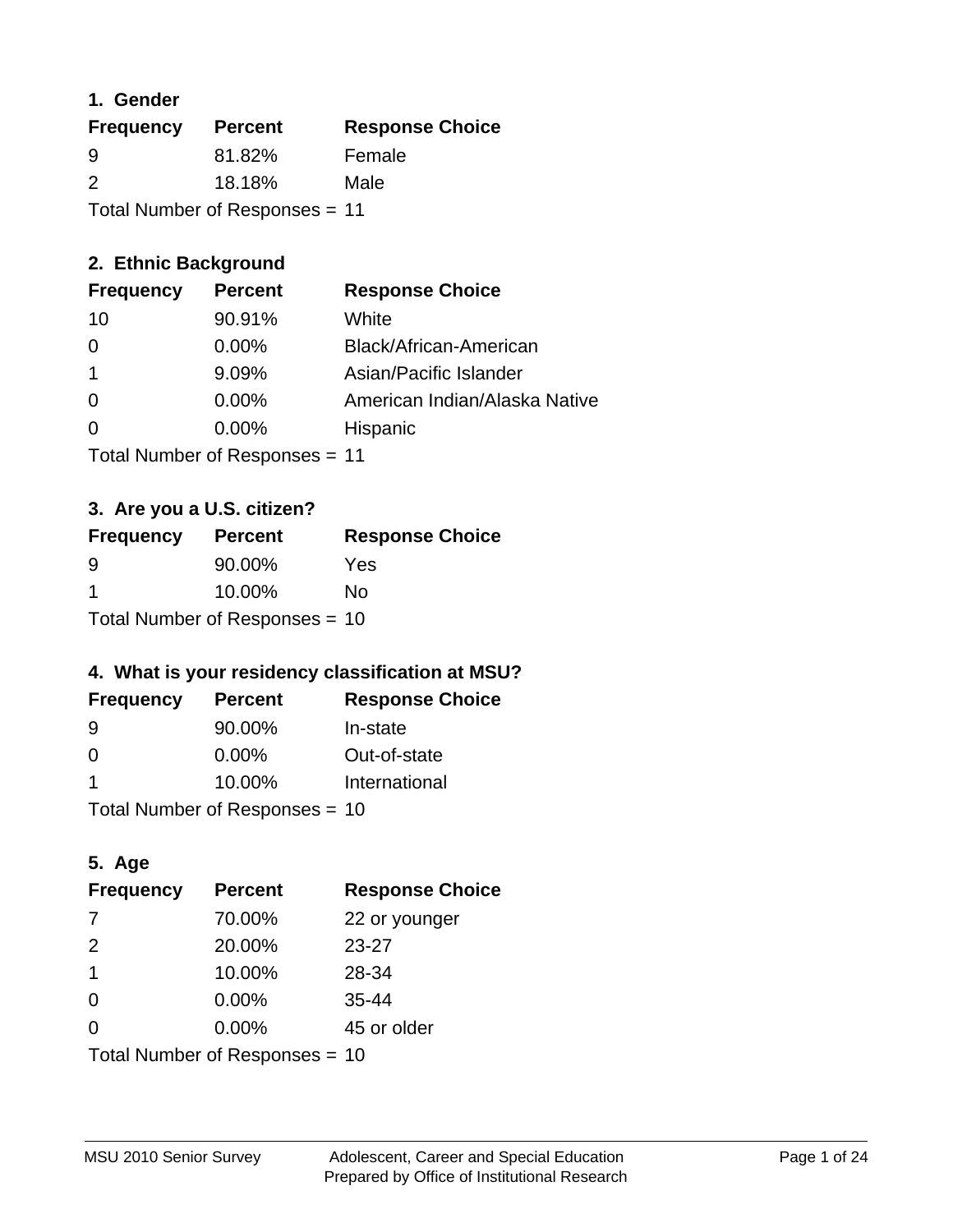**6. Has either of your parents received a bachelor's degree?**

| <b>Frequency</b> | <b>Percent</b>                   | <b>Response Choice</b> |
|------------------|----------------------------------|------------------------|
| 6                | 60.00%                           | Yes                    |
| 4                | 40.00%                           | Nο                     |
|                  | Total Number of Responses $= 10$ |                        |

## **7. Has either of your parents received a degree from Murray State?**

| <b>Frequency</b> | <b>Percent</b> | <b>Response Choice</b> |
|------------------|----------------|------------------------|
|                  | 10.00%         | Yes                    |
| ്റ               | 90.00%         | No                     |

Total Number of Responses = 10

## **8. What was your original entry status to MSU?**

| <b>Frequency</b>             | <b>Percent</b> | <b>Response Choice</b>                           |
|------------------------------|----------------|--------------------------------------------------|
| 5                            | 50.00%         | Freshman                                         |
| 2                            | 20.00%         | Transfer from community college/technical school |
| 3                            | 30.00%         | Transfer from 4-yr institution                   |
| Total Number of Deepensee 10 |                |                                                  |

Total Number of Responses = 10

### **9. If transfer student, how many credits were transferred?**

| <b>Frequency</b>           | <b>Percent</b> | <b>Response Choice</b> |
|----------------------------|----------------|------------------------|
|                            | 20.00%         | 12 or fewer            |
| -0                         | 0.00%          | $13 - 30$              |
| $\mathcal{P}$              | 40.00%         | $31 - 60$              |
| $\mathcal{P}$              | 40.00%         | Over <sub>60</sub>     |
| Tatal Number of Desperance |                |                        |

Total Number of Responses = 5

# **10. If transfer student, approximately what percent of your University Studies (general education) classes did you take at Murray State?**

| <b>Frequency</b>                | <b>Percent</b> | <b>Response Choice</b> |
|---------------------------------|----------------|------------------------|
| -3                              | 60.00%         | Under 25%              |
| $\Omega$                        | $0.00\%$       | 25-49%                 |
| 1                               | 20.00%         | 50-74%                 |
| 1                               | 20.00%         | 75-100%                |
| Total Number of Responses $= 5$ |                |                        |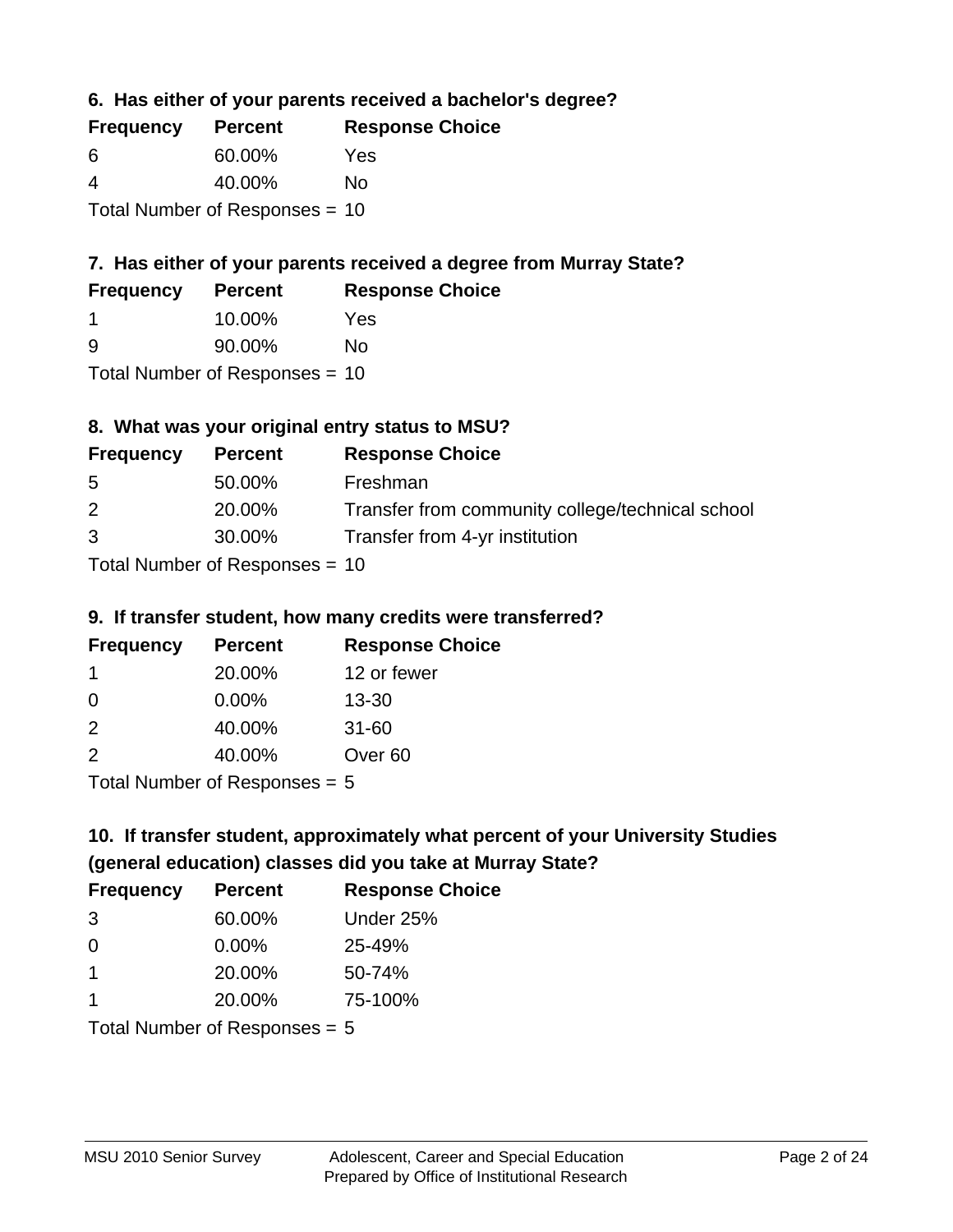### **11. What has been your attendance status at MSU?**

| <b>Frequency</b>               | <b>Percent</b> | <b>Response Choice</b>     |
|--------------------------------|----------------|----------------------------|
| 10                             | 100.00%        | <b>Primarily full-time</b> |
| $\Omega$                       | $0.00\%$       | <b>Primarily part-time</b> |
| Total Number of Responses = 10 |                |                            |

## **12. In which Residential College are you a member?**

| <b>Frequency</b> | <b>Percent</b> | <b>Response Choice</b>            |
|------------------|----------------|-----------------------------------|
| O                | $0.00\%$       | Do not know                       |
| 3                | 30.00%         | <b>Clark College</b>              |
| $\mathcal{P}$    | 20.00%         | <b>Elizabeth College</b>          |
|                  | 10.00%         | <b>Franklin-Springer Colleges</b> |
| 0                | $0.00\%$       | <b>Hart College</b>               |
| 0                | 0.00%          | <b>Hester College</b>             |
|                  | 10.00%         | <b>Regents College</b>            |
| $\mathcal{P}$    | 20.00%         | <b>Richmond College</b>           |
|                  | 10.00%         | <b>White College</b>              |
|                  |                |                                   |

Total Number of Responses = 10

## **13. Have you ever received any type of Financial Aid while at MSU? (Scholarships, grants, work-study, etc.)**

| <b>Frequency</b>                 | <b>Percent</b> | <b>Response Choice</b> |
|----------------------------------|----------------|------------------------|
| 8                                | 80.00%         | Yes                    |
| $\mathcal{P}$                    | 20.00%         | Nο                     |
| Total Number of Responses $= 10$ |                |                        |

**14. What degree are you seeking at this time?**

| <b>Frequency</b> | <b>Percent</b>                 | <b>Response Choice</b> |
|------------------|--------------------------------|------------------------|
| $\Omega$         | $0.00\%$                       | Associate              |
| 10               | 100.00%                        | <b>Baccalaureate</b>   |
|                  | Total Number of Responses = 10 |                        |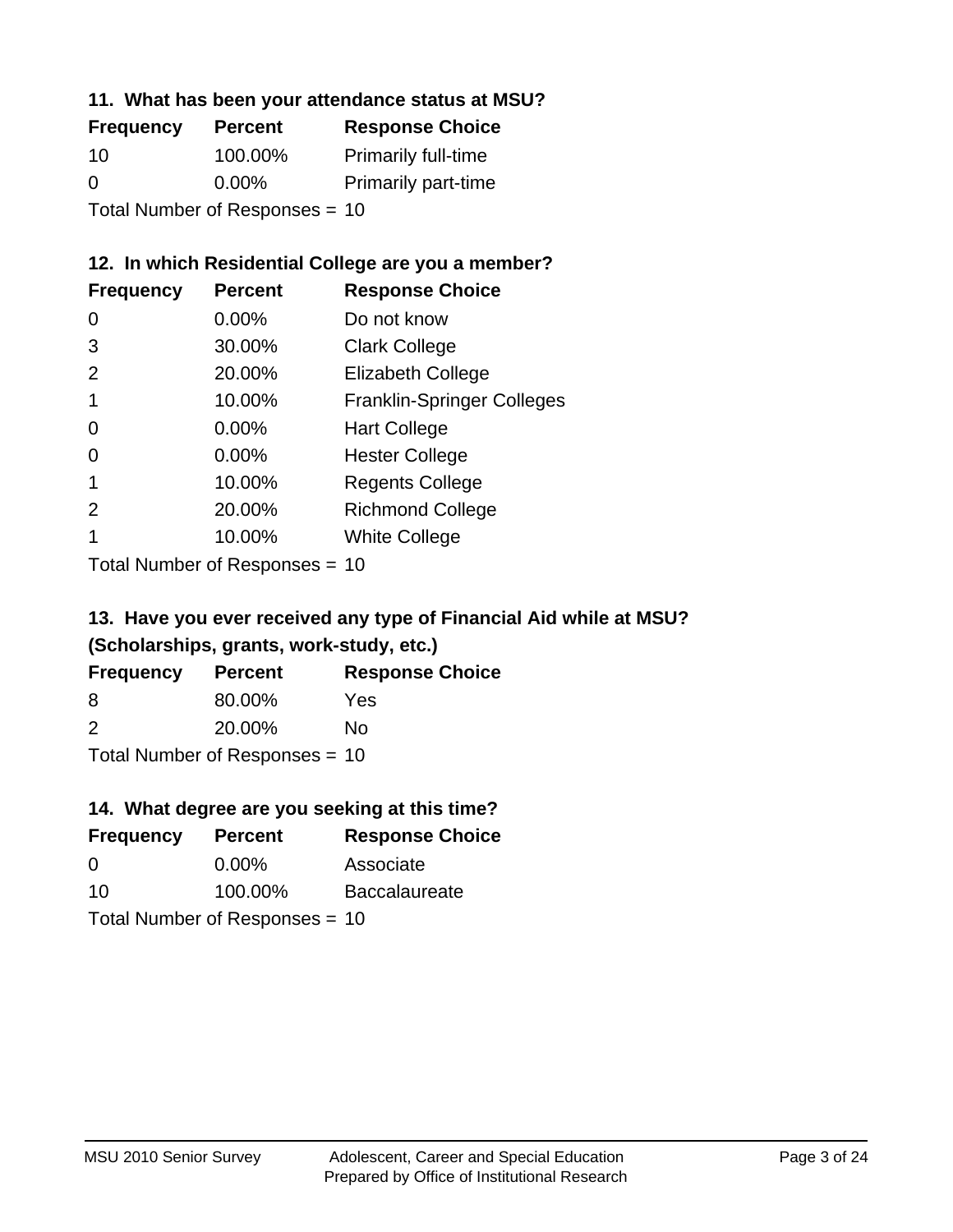**15. How many years will it take you to complete your degree from the point of your initial enrollment in college (including any time at a previous institution)?**

| <b>Frequency</b> | <b>Percent</b> | <b>Response Choice</b> |
|------------------|----------------|------------------------|
| 0                | 0.00%          | Two                    |
| $\overline{0}$   | 0.00%          | <b>Three</b>           |
| 5                | 50.00%         | Four                   |
| 3                | 30.00%         | Five                   |
| $\overline{1}$   | 10.00%         | <b>Six</b>             |
|                  | 10.00%         | More than six          |
|                  |                |                        |

Total Number of Responses = 10

#### **16. In what range does your grade point average fall?**

| <b>Frequency</b> | <b>Percent</b> | <b>Response Choice</b> |
|------------------|----------------|------------------------|
|                  | 10.00%         | $2.00 - 2.50$          |
| $\mathcal{P}$    | 20.00%         | $2.51 - 3.00$          |
| 4                | 40.00%         | $3.01 - 3.50$          |
| 3                | 30.00%         | $3.51 - 4.00$          |
|                  |                |                        |

Total Number of Responses = 10

## **They are used to sort the data, and do not appear in this table Questions 17 and 18 relate to department and program information.**

### **19. For what purpose did you enroll at MSU?**

| <b>Frequency</b> | <b>Percent</b>                  | <b>Response Choice</b>                    |
|------------------|---------------------------------|-------------------------------------------|
| 0                | $0.00\%$                        | To receive an associate degree            |
| 10               | 100.00%                         | To receive a baccalaureate degree         |
| 0                | $0.00\%$                        | To take a few job related courses         |
| $\Omega$         | $0.00\%$                        | To transfer to another college/university |
|                  | Total Number of Reconnect $-10$ |                                           |

Total Number of Responses = 10

# **20. What is the highest degree you eventually hope to receive?**

| <b>Frequency</b> | <b>Percent</b>             | <b>Response Choice</b> |
|------------------|----------------------------|------------------------|
| 0                | $0.00\%$                   | Associate              |
| 2                | 20.00%                     | <b>Baccalaureate</b>   |
| 8                | 80.00%                     | Graduate               |
| 0                | 0.00%                      | Professional           |
|                  | Tatal Number of Desperance |                        |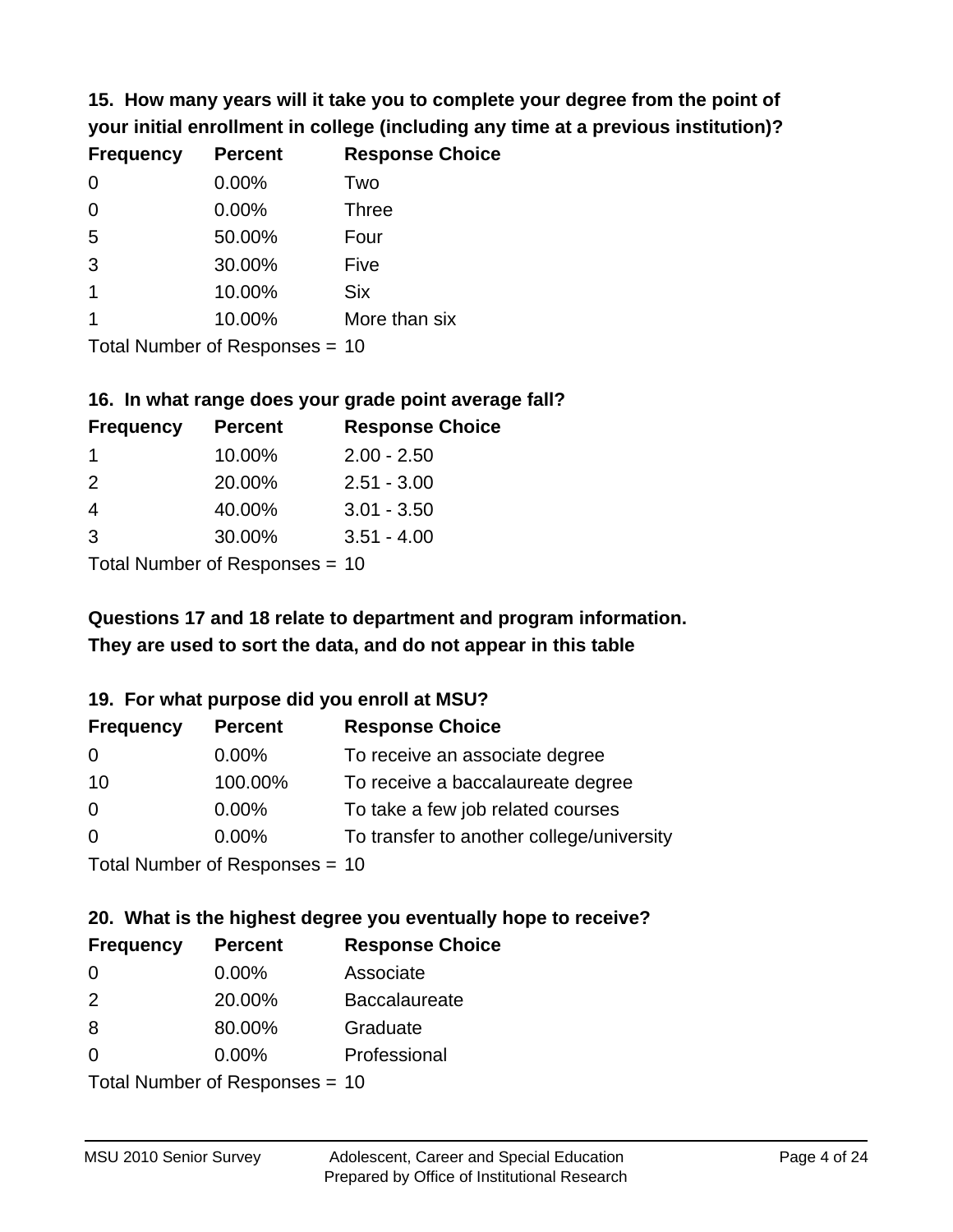### **21. Which best describes your situation?**

| <b>Frequency</b> | <b>Percent</b> | <b>Response Choice</b>               |
|------------------|----------------|--------------------------------------|
| 8                | 80.00%         | Did not change major/area            |
| $\Omega$         | $0.00\%$       | Did not initially declare major/area |
| $\mathcal{P}$    | 20.00%         | Changed major/area                   |
|                  |                |                                      |

Total Number of Responses = 10

## **22. While school was in session during the past year, how many hours per week, on average, did you work for pay?**

| <b>Frequency</b>        | <b>Percent</b> | <b>Response Choice</b> |
|-------------------------|----------------|------------------------|
| 4                       | 40.00%         | Did not work           |
| $\mathbf 1$             | 10.00%         | Worked 1-10 hrs        |
| 2                       | 20.00%         | Worked 11-20 hrs       |
| $\Omega$                | 0.00%          | Worked 21-30 hrs       |
| 2                       | 20.00%         | Worked 31-40 hrs       |
| $\overline{\mathbf{1}}$ | 10.00%         | Worked over 40 hrs     |
|                         |                |                        |

Total Number of Responses = 10

### **23. For the most part, were classes offered at times convenient to you?**

| <b>Frequency</b>                 | <b>Percent</b> | <b>Response Choice</b> |
|----------------------------------|----------------|------------------------|
| 10                               | 100.00%        | Yes                    |
| $\Omega$                         | $0.00\%$       | No.                    |
| Total Number of Responses $= 10$ |                |                        |

### **24. If no, what time would you have preferred?**

| <b>Frequency</b>                | <b>Percent</b> | <b>Response Choice</b> |
|---------------------------------|----------------|------------------------|
| 0                               | #DIV/0!        | Late afternoon         |
| $\Omega$                        | #DIV/0!        | Evening                |
| 0                               | #DIV/0!        | Weekend                |
| $\Omega$                        | #DIV/0!        | During the day         |
| Total Number of Responses = $0$ |                |                        |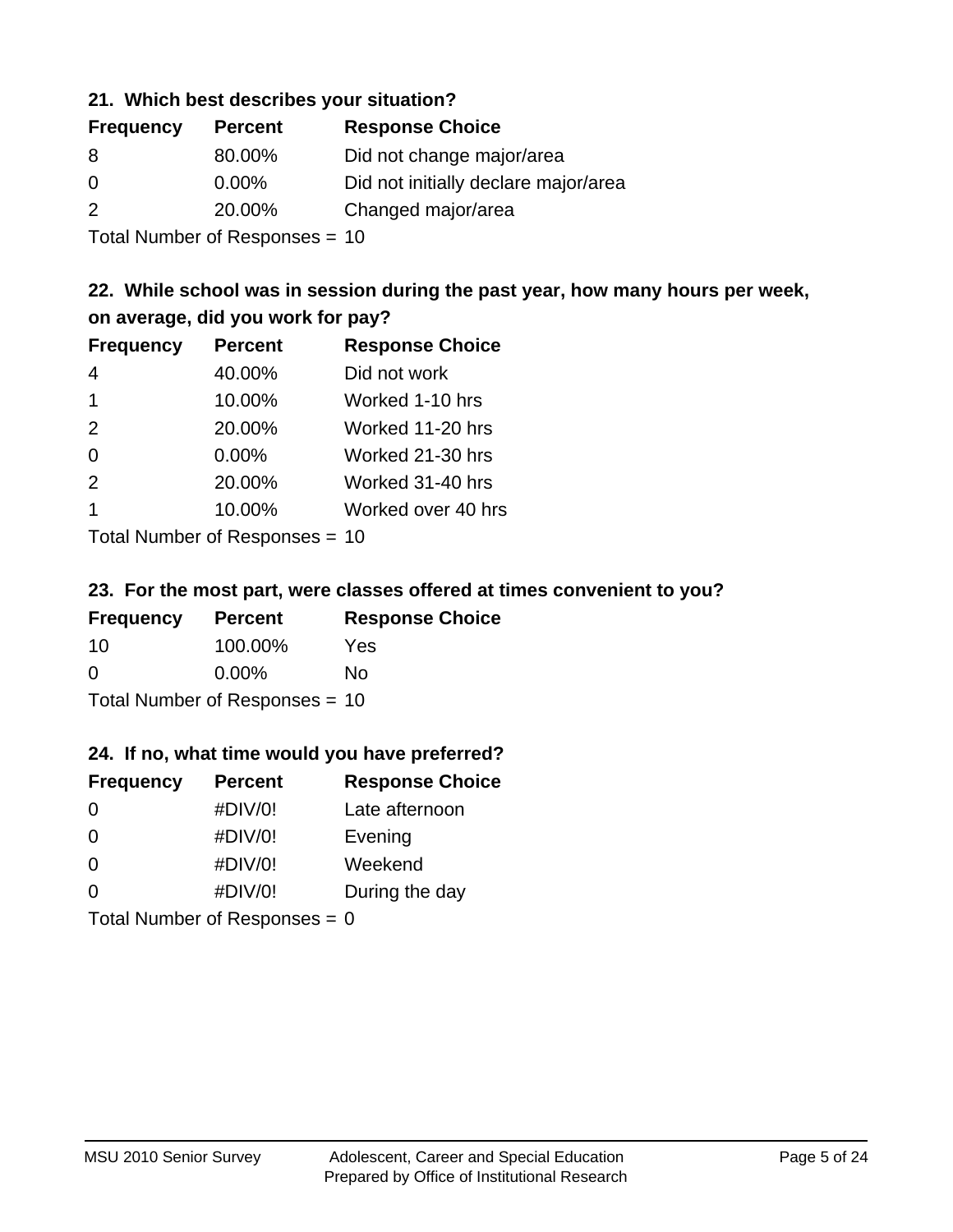### **25. Which best describes the location where you completed the majority of your coursework?**

| <b>Frequency</b> | <b>Percent</b>                  | <b>Response Choice</b> |
|------------------|---------------------------------|------------------------|
| 8                | 80.00%                          | Murray                 |
| 1                | 10.00%                          | Paducah                |
| 0                | 0.00%                           | Ft. Campbell           |
| $\mathbf 1$      | 10.00%                          | Madisonville           |
| 0                | 0.00%                           | Hopkinsville           |
| $\overline{0}$   | 0.00%                           | Henderson              |
| 0                | 0.00%                           | On the Internet        |
| 0                | 0.00%                           | Other                  |
|                  | Total Number of Poenonces $-10$ |                        |

Total Number of Responses = 10

### **26. Did you take any online courses while at Murray State?**

| <b>Frequency</b> | <b>Percent</b>                 | <b>Response Choice</b> |
|------------------|--------------------------------|------------------------|
| 4                | 40.00%                         | Yes                    |
| -6               | 60.00%                         | Nο                     |
|                  | Total Number of Responses = 10 |                        |

## **27. Did it take you an extra semester or more to complete degree requirements at Murray State?**

| <b>Frequency</b>               | <b>Percent</b> | <b>Response Choice</b> |  |
|--------------------------------|----------------|------------------------|--|
| 6                              | 60.00%         | Yes                    |  |
| 4                              | 40.00%         | Nο                     |  |
| Total Number of Responses = 10 |                |                        |  |

**28. If yes, why did it take you an extra semester or more?**

| <b>Frequency</b> | <b>Percent</b>                     | <b>Response Choice</b>                                       |
|------------------|------------------------------------|--------------------------------------------------------------|
| $\mathbf{1}$     | 16.67%                             | Work obligation limited my enrollment.                       |
| $\mathbf 0$      | $0.00\%$                           | Family obligations limited my enrollment.                    |
| $\mathbf 0$      | $0.00\%$                           | Tuition and other costs of attendance limited my enrollment. |
| $\overline{1}$   | 16.67%                             | A decision to change majors added to my requirements.        |
| 2                | 33.33%                             | A required course or courses were not offered.               |
| $\overline{0}$   | $0.00\%$                           | Credits were lost transferring to Murray State.              |
| 2                | 33.33%                             | Other                                                        |
|                  | $Total Number of Doonono0 = \beta$ |                                                              |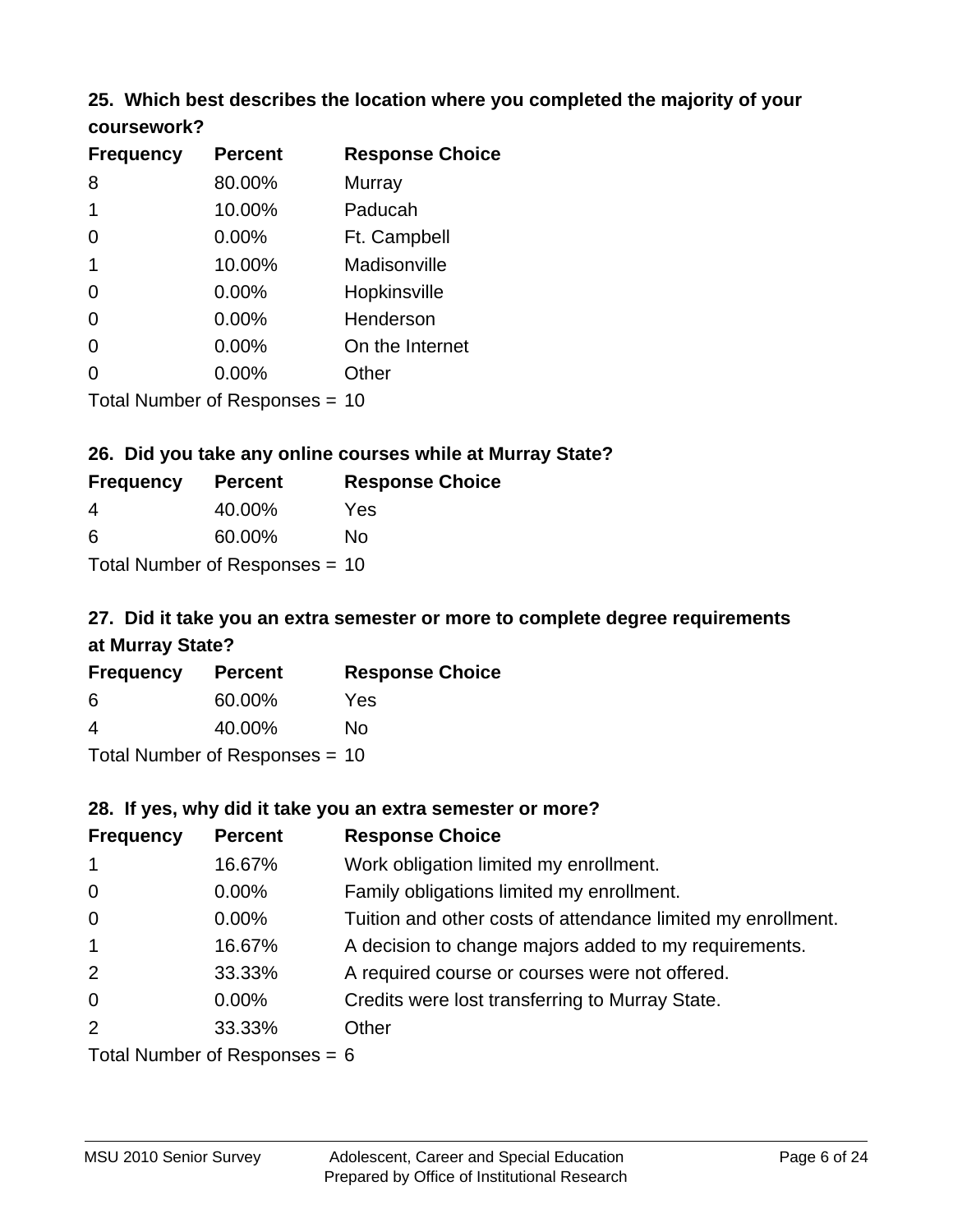## **29. Did you have trouble getting any course(s) you needed while at Murray State?**

| <b>Frequency</b>               | <b>Percent</b> | <b>Response Choice</b> |  |
|--------------------------------|----------------|------------------------|--|
| -5                             | 50.00%         | Yes                    |  |
| -5                             | 50.00%         | Nο                     |  |
| Total Number of Responses = 10 |                |                        |  |

## **30. If yes, why did you have trouble getting the course?**

| <b>Frequency</b> | <b>Percent</b> | <b>Response Choice</b>                                |
|------------------|----------------|-------------------------------------------------------|
| 2                | 40.00%         | Not offered the semester I needed it.                 |
| $\overline{0}$   | $0.00\%$       | Not offered at hours convenient to my work schedule.  |
| $\overline{1}$   | 20.00%         | Not offered at hours suitable for my school schedule. |
| 2                | 40.00%         | All course sections were closed.                      |
| $\overline{0}$   | $0.00\%$       | I was unaware of the prerequisites for the course.    |
|                  |                |                                                       |

Total Number of Responses = 5

## **31. Which statement best describes your experience with off-campus coop/internship?**

| <b>Frequency</b> | <b>Percent</b> | <b>Response Choice</b>             |
|------------------|----------------|------------------------------------|
| 8                | 80.00%         | Cannot judge, I did not have one.  |
| $\mathbf 1$      | 10.00%         | My experience was very valuable.   |
| $\overline{1}$   | 10.00%         | My experience was valuable.        |
| $\Omega$         | 0.00%          | My experience was of little value. |
| $\Omega$         | 0.00%          | My experience was of no value.     |
|                  |                |                                    |

Total Number of Responses = 10

# **32. Which statement best describes your experience with on-campus faculty-directed research, scholarly, or creative project?**

| <b>Frequency</b> | <b>Percent</b>            | <b>Response Choice</b>             |
|------------------|---------------------------|------------------------------------|
| 8                | 80.00%                    | Cannot judge; I did not have one.  |
| $\mathbf 1$      | 10.00%                    | My experience was very valuable.   |
| $\overline{1}$   | 10.00%                    | My experience was valuable.        |
| $\Omega$         | $0.00\%$                  | My experience was of little value. |
| $\Omega$         | $0.00\%$                  | My experience was of no value.     |
|                  | Total Number of Deepensee |                                    |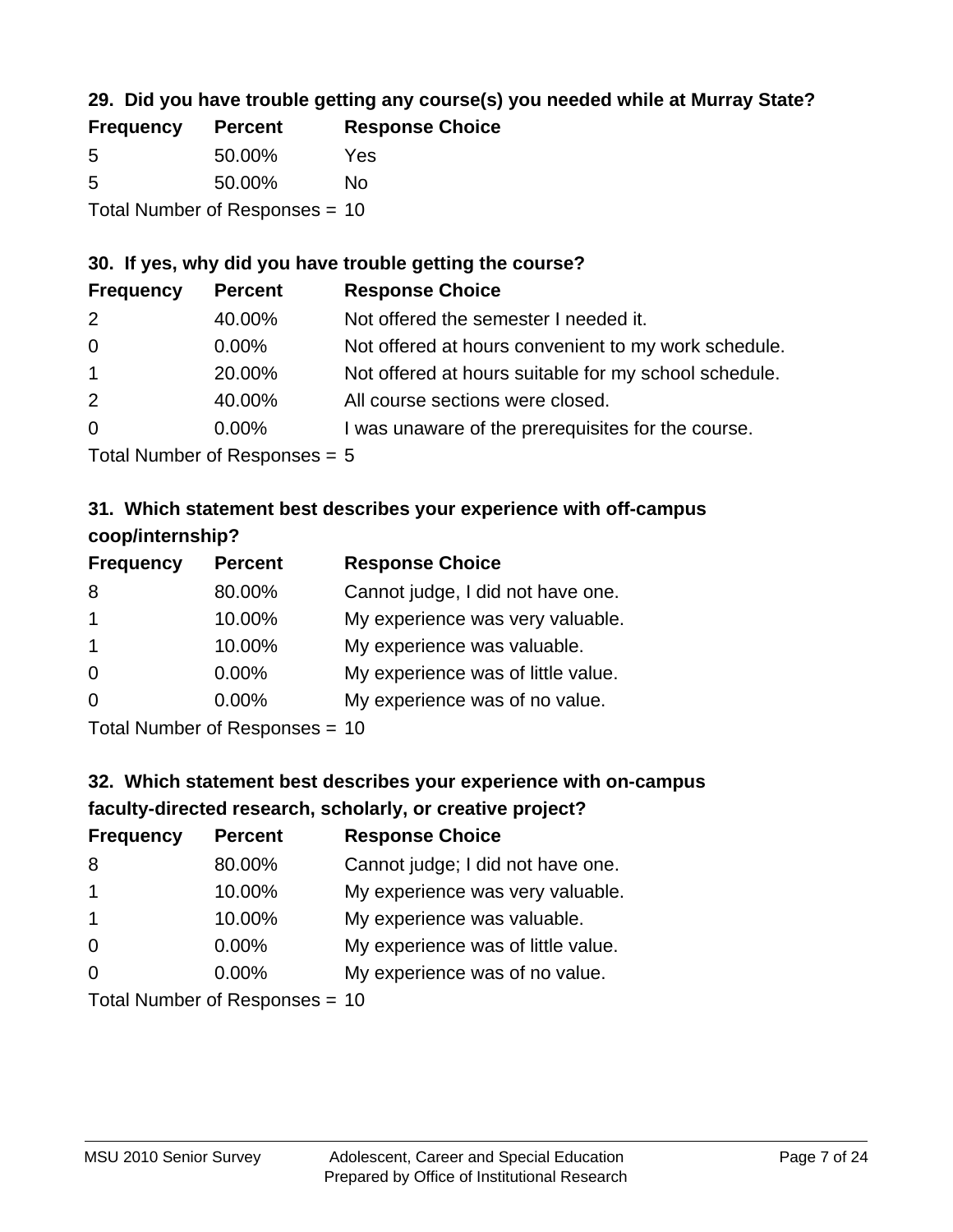#### **33. Which statement best describes your experience with academic advising in your major/area?**

| $\mathbf{u}$ yvu $\mathbf{u}$ yvu $\mathbf{v}$ |                |                                                       |
|------------------------------------------------|----------------|-------------------------------------------------------|
| <b>Frequency</b>                               | <b>Percent</b> | <b>Response Choice</b>                                |
| 0                                              | $0.00\%$       | Cannot judge; I did not make use of the opportunity.  |
| 10                                             | 100.00%        | I was satisfied with information my adviser provided. |
| $\overline{0}$                                 | 0.00%          | Advice was inaccurate, incomplete, or misleading.     |
| $\overline{0}$                                 | 0.00%          | My adviser was not available.                         |
|                                                |                |                                                       |

Total Number of Responses = 10

## **For questions 34-48, indicate the extent to which you were satisfied.**

| 34. Class size relative to type of course |
|-------------------------------------------|
|-------------------------------------------|

| <b>Frequency</b>               | <b>Percent</b> | <b>Response Choice</b> |  |
|--------------------------------|----------------|------------------------|--|
| 8                              | 80.00%         | Very satisfied         |  |
| $\mathcal{P}$                  | 20.00%         | Satisfied              |  |
| $\Omega$                       | 0.00%          | <b>Dissatisfied</b>    |  |
| $\Omega$                       | $0.00\%$       | Very dissatisfied      |  |
| Total Number of Reconnege - 10 |                |                        |  |

Total Number of Responses = 10

### **35. Out-of-class availability of faculty**

| <b>Frequency</b> | <b>Percent</b>            | <b>Response Choice</b> |
|------------------|---------------------------|------------------------|
| 6                | 60.00%                    | Very satisfied         |
| 3                | 30.00%                    | Satisfied              |
| $\mathbf 1$      | 10.00%                    | <b>Dissatisfied</b>    |
| $\Omega$         | $0.00\%$                  | Very dissatisfied      |
|                  | Total Number of Deepensee |                        |

Total Number of Responses = 10

## **36. Effectiveness of your high school preparation for college work**

| <b>Frequency</b> | <b>Percent</b>                 | <b>Response Choice</b> |
|------------------|--------------------------------|------------------------|
| -1               | 10.00%                         | Very satisfied         |
| 8                | 80.00%                         | Satisfied              |
| $\Omega$         | $0.00\%$                       | <b>Dissatisfied</b>    |
| -1               | 10.00%                         | Very dissatisfied      |
|                  | Total Number of Responses = 10 |                        |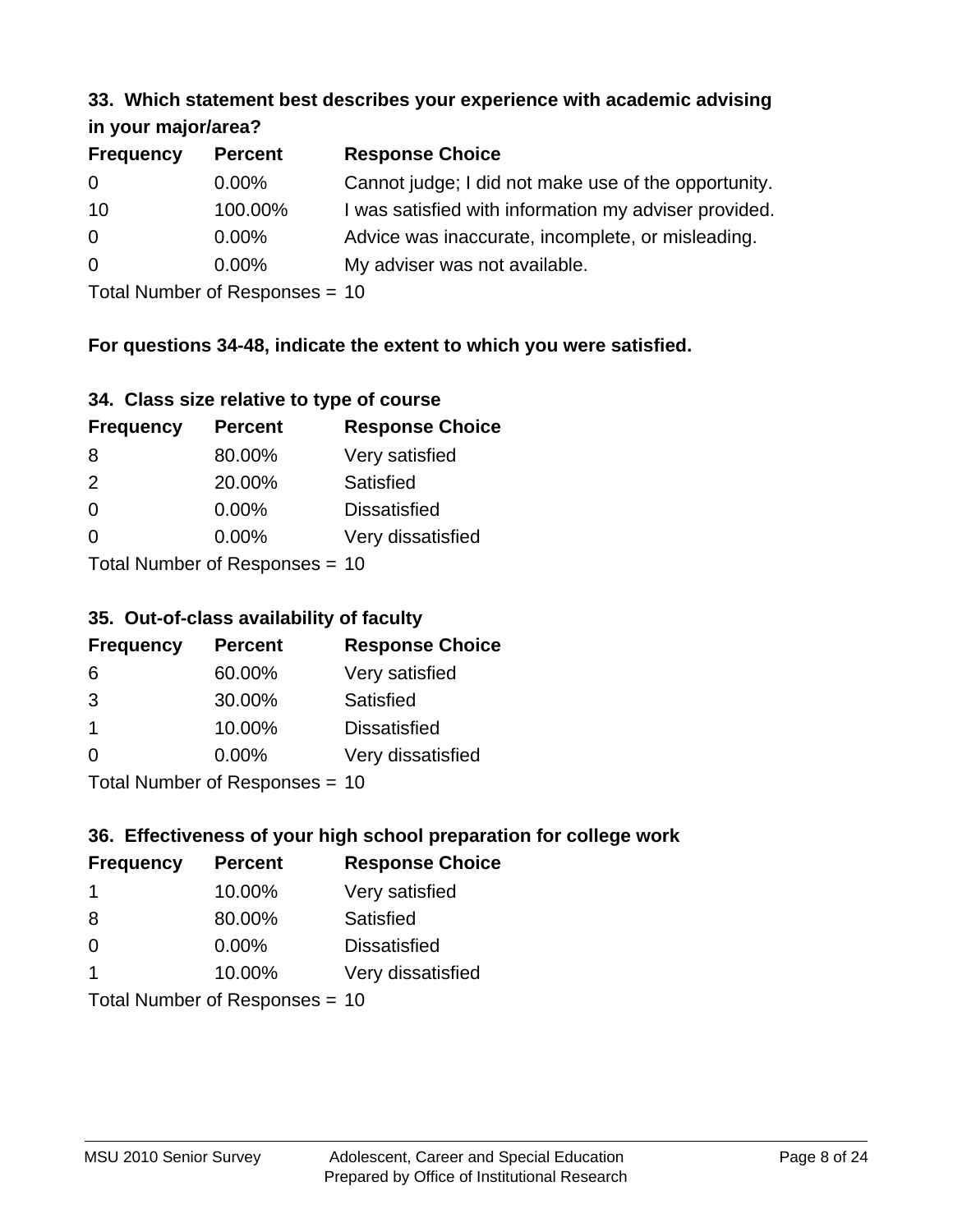## **37. Fairness of faculty in their treatment of individual students**

| <b>Frequency</b> | <b>Percent</b> | <b>Response Choice</b> |
|------------------|----------------|------------------------|
| 3                | 30.00%         | Very satisfied         |
| 7                | 70.00%         | Satisfied              |
| $\Omega$         | $0.00\%$       | <b>Dissatisfied</b>    |
| $\Omega$         | 0.00%          | Very dissatisfied      |
|                  |                |                        |

Total Number of Responses = 10

#### **38. Overall quality of instruction at Murray State**

| <b>Frequency</b> | <b>Percent</b>                                                                                                 | <b>Response Choice</b> |
|------------------|----------------------------------------------------------------------------------------------------------------|------------------------|
| 5                | 50.00%                                                                                                         | Very satisfied         |
| 5                | 50.00%                                                                                                         | Satisfied              |
| $\Omega$         | 0.00%                                                                                                          | <b>Dissatisfied</b>    |
| $\Omega$         | 0.00%                                                                                                          | Very dissatisfied      |
|                  | The INDIAN Contract Contract in the Contract of Contract of Contract of Contract of Contract of Contract of Co |                        |

Total Number of Responses = 10

## **39. Quality of instruction in University Studies (General Education) courses**

| <b>Frequency</b>          | <b>Percent</b> | <b>Response Choice</b> |
|---------------------------|----------------|------------------------|
| 5                         | 50.00%         | Very satisfied         |
| 5                         | 50.00%         | Satisfied              |
| $\Omega$                  | 0.00%          | <b>Dissatisfied</b>    |
| $\Omega$                  | 0.00%          | Very dissatisfied      |
| Total Number of Desponses |                |                        |

Total Number of Responses = 10

### **40. Quality of instruction in your major**

| <b>Frequency</b> | <b>Percent</b>             | <b>Response Choice</b> |
|------------------|----------------------------|------------------------|
| .5               | 50.00%                     | Very satisfied         |
| 4                | 40.00%                     | Satisfied              |
| $\mathbf 1$      | 10.00%                     | <b>Dissatisfied</b>    |
| $\Omega$         | $0.00\%$                   | Very dissatisfied      |
|                  | Tatal Number of Desperance |                        |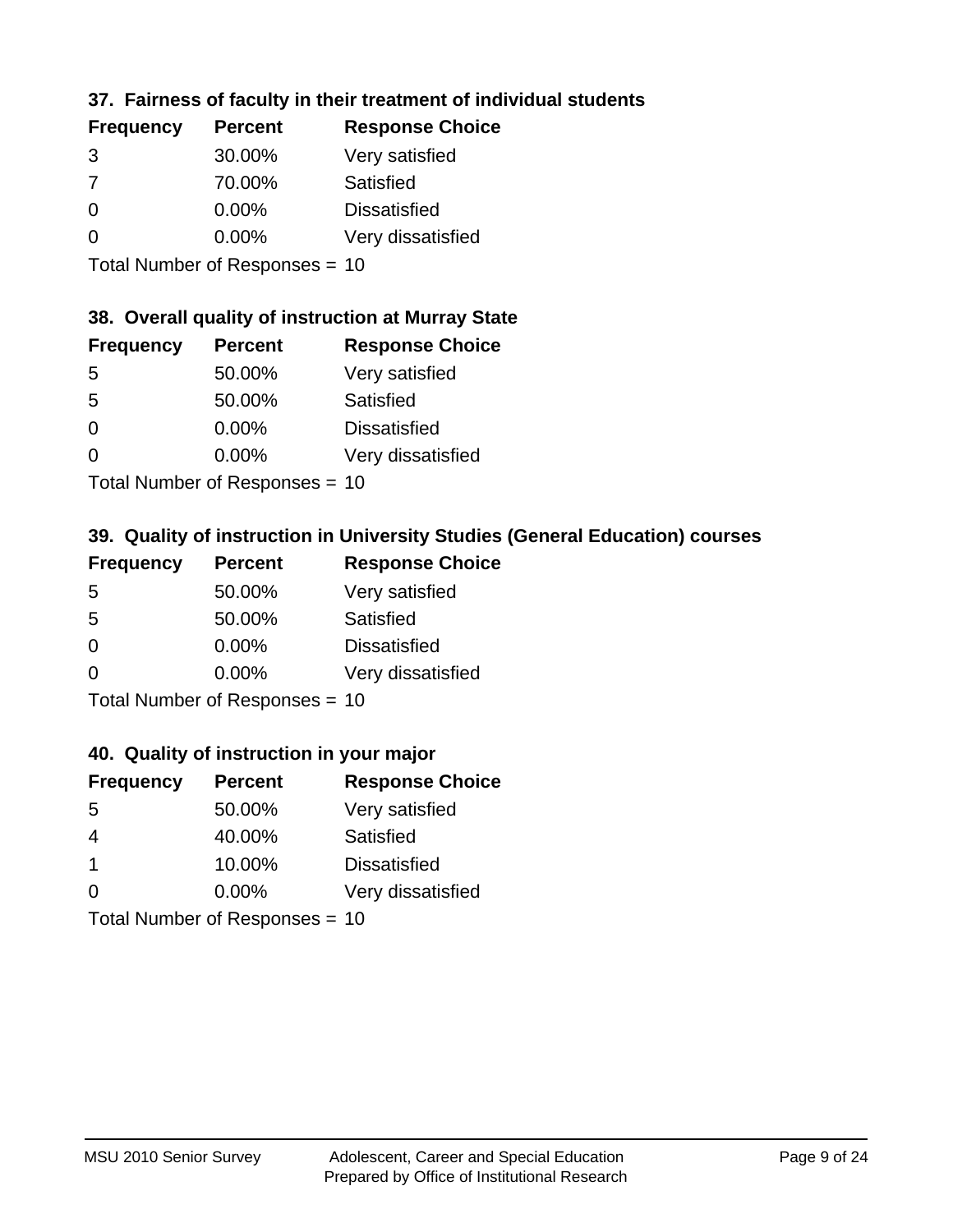## **41. Clarity of program objectives in your major**

| <b>Frequency</b> | <b>Percent</b> | <b>Response Choice</b> |
|------------------|----------------|------------------------|
| .5               | 50.00%         | Very satisfied         |
| 4                | 40.00%         | Satisfied              |
|                  | 10.00%         | <b>Dissatisfied</b>    |
| O                | $0.00\%$       | Very dissatisfied      |
|                  |                |                        |

Total Number of Responses = 10

### **42. Intellectual challenge of the academic program**

| <b>Frequency</b> | <b>Percent</b> | <b>Response Choice</b> |
|------------------|----------------|------------------------|
| .5               | 50.00%         | Very satisfied         |
| 4                | 40.00%         | Satisfied              |
|                  | 10.00%         | <b>Dissatisfied</b>    |
| $\Omega$         | 0.00%          | Very dissatisfied      |
|                  |                |                        |

Total Number of Responses = 10

## **43. Encouragement and information from your major department for employment after graduation**

| <b>Frequency</b> | <b>Percent</b>             | <b>Response Choice</b> |
|------------------|----------------------------|------------------------|
| 3                | 30.00%                     | Very satisfied         |
| 5                | 50.00%                     | Satisfied              |
| 2                | 20.00%                     | <b>Dissatisfied</b>    |
| $\Omega$         | 0.00%                      | Very dissatisfied      |
|                  | Total Number of Desperance |                        |

Total Number of Responses = 10

## **44. Availability of opportunities to engage in a faculty-mentored research,**

### **scholarly, or creative project in your area of study/interest**

| <b>Frequency</b> | <b>Percent</b> | <b>Response Choice</b> |
|------------------|----------------|------------------------|
| 2                | 22.22%         | Very satisfied         |
| 4                | 44.44%         | Satisfied              |
| 3                | 33.33%         | <b>Dissatisfied</b>    |
| $\Omega$         | 0.00%          | Very dissatisfied      |
|                  |                |                        |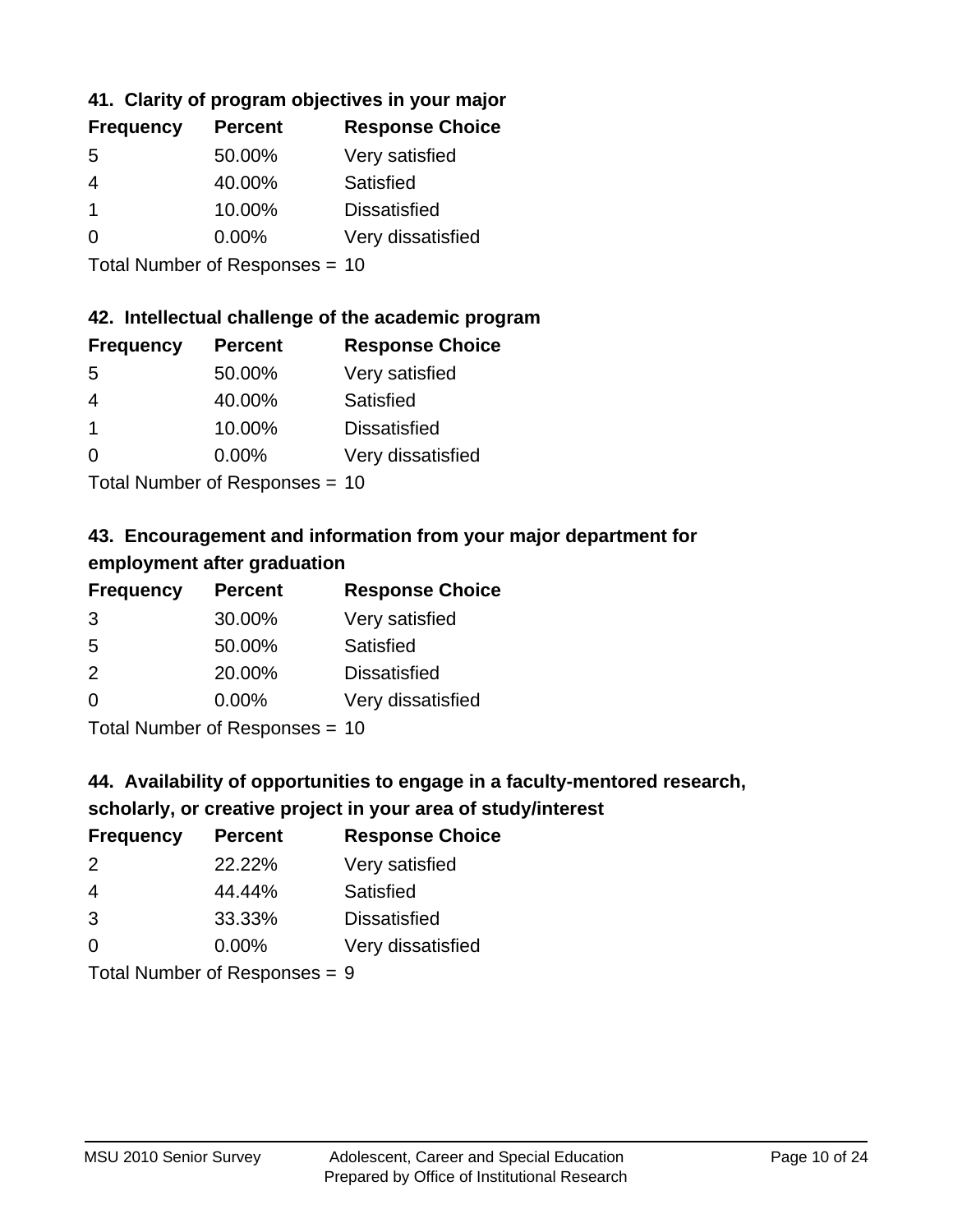### **45. Library hours**

| <b>Frequency</b> | <b>Percent</b> | <b>Response Choice</b> |
|------------------|----------------|------------------------|
| 3                | 30.00%         | Very satisfied         |
| 7                | 70.00%         | Satisfied              |
| $\Omega$         | 0.00%          | <b>Dissatisfied</b>    |
| $\Omega$         | 0.00%          | Very dissatisfied      |
|                  |                |                        |

Total Number of Responses = 10

### **46. Effectiveness of library personnel in meeting your information needs**

| <b>Frequency</b> | <b>Percent</b> | <b>Response Choice</b> |
|------------------|----------------|------------------------|
| 4                | 40.00%         | Very satisfied         |
| .5               | 50.00%         | Satisfied              |
|                  | 10.00%         | <b>Dissatisfied</b>    |
| $\Omega$         | 0.00%          | Very dissatisfied      |
|                  |                |                        |

Total Number of Responses = 10

### **47. Access to library resources on hand**

| <b>Frequency</b> | <b>Percent</b>                 | <b>Response Choice</b> |
|------------------|--------------------------------|------------------------|
| 4                | 40.00%                         | Very satisfied         |
| 6                | 60.00%                         | Satisfied              |
| $\Omega$         | $0.00\%$                       | <b>Dissatisfied</b>    |
| $\Omega$         | $0.00\%$                       | Very dissatisfied      |
|                  | $Total Number of Doepopogog -$ |                        |

Total Number of Responses = 10

### **48. Electronic access to library resources**

| <b>Frequency</b> | <b>Percent</b>                 | <b>Response Choice</b> |
|------------------|--------------------------------|------------------------|
| 4                | 40.00%                         | Very satisfied         |
| 6                | 60.00%                         | Satisfied              |
| $\Omega$         | $0.00\%$                       | <b>Dissatisfied</b>    |
| $\Omega$         | $0.00\%$                       | Very dissatisfied      |
|                  | Total Number of Responses = 10 |                        |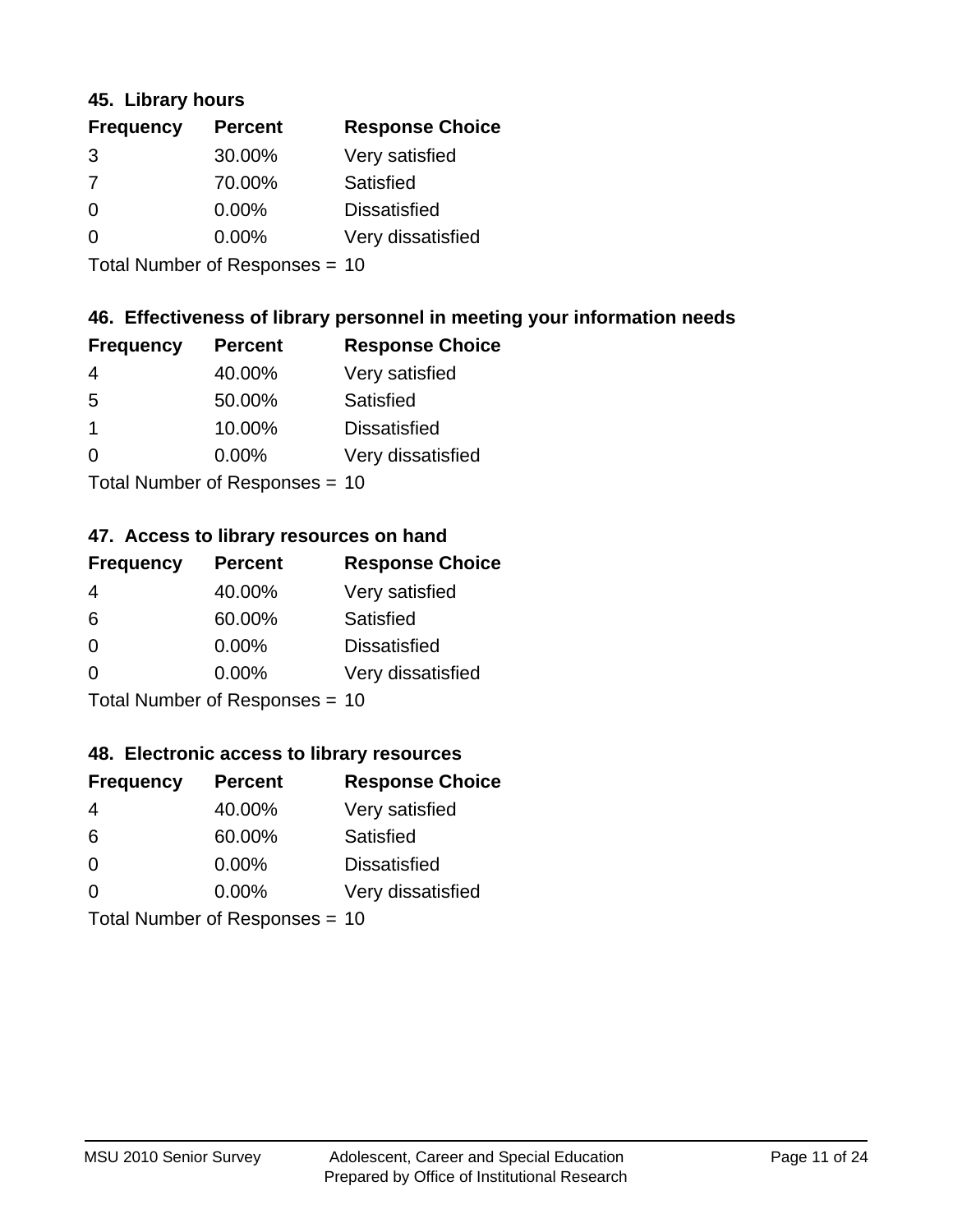**was in helping you achieve these goals. For questions 49-55, please indicate how effective University Studies at MSU** 

## **49. Writing Skills**

| <b>Frequency</b> | <b>Percent</b>                 | <b>Response Choice</b> |
|------------------|--------------------------------|------------------------|
| $\overline{4}$   | 40.00%                         | Very effective         |
| 5                | 50.00%                         | Effective              |
| $\overline{1}$   | 10.00%                         | Ineffective            |
| $\Omega$         | $0.00\%$                       | Very ineffective       |
|                  | Total Number of Responses = 10 |                        |

**50. Speaking Skills**

| <b>Frequency</b>               | <b>Percent</b> | <b>Response Choice</b> |
|--------------------------------|----------------|------------------------|
| 4                              | 40.00%         | Very effective         |
| 5                              | 50.00%         | Effective              |
| $\overline{1}$                 | 10.00%         | Ineffective            |
| $\Omega$                       | 0.00%          | Very ineffective       |
| Total Number of Poenonces - 10 |                |                        |

Total Number of Responses = 10

### **51. Critical Thinking Skills**

| <b>Frequency</b>          | <b>Percent</b> | <b>Response Choice</b> |
|---------------------------|----------------|------------------------|
| 4                         | 40.00%         | Very effective         |
| -5                        | 50.00%         | Effective              |
| $\mathbf 1$               | 10.00%         | Ineffective            |
| $\Omega$                  | 0.00%          | Very ineffective       |
| Total Number of DoEROR 0. |                |                        |

Total Number of Responses = 10

## **52. Computer Technology**

| <b>Frequency</b>               | <b>Percent</b> | <b>Response Choice</b> |
|--------------------------------|----------------|------------------------|
| 5                              | 50.00%         | Very effective         |
| 5                              | 50.00%         | Effective              |
| $\Omega$                       | $0.00\%$       | Ineffective            |
| $\Omega$                       | 0.00%          | Very ineffective       |
| Total Number of Responses = 10 |                |                        |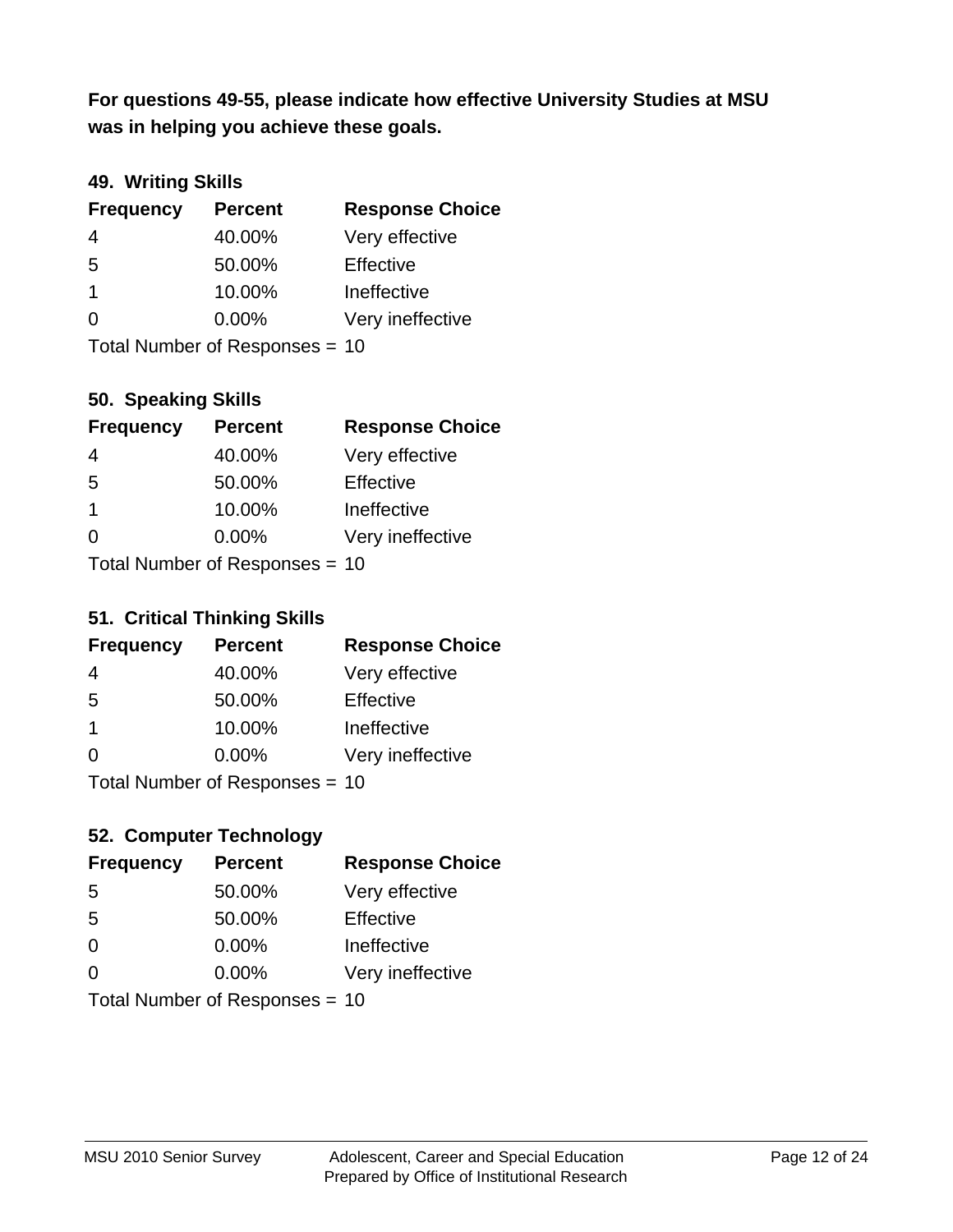## **53. General Knowledge in the liberal arts and sciences**

| <b>Frequency</b> | <b>Percent</b> | <b>Response Choice</b> |
|------------------|----------------|------------------------|
| $\mathcal{P}$    | 20.00%         | Very effective         |
| 8                | 80.00%         | Effective              |
| $\Omega$         | 0.00%          | Ineffective            |
| $\Omega$         | 0.00%          | Very ineffective       |
|                  |                |                        |

Total Number of Responses = 10

#### **54. International Perspectives**

| <b>Frequency</b> | <b>Percent</b>                         | <b>Response Choice</b> |
|------------------|----------------------------------------|------------------------|
| $\mathbf 1$      | 10.00%                                 | Very effective         |
| 6                | 60.00%                                 | Effective              |
| 3                | 30.00%                                 | Ineffective            |
| 0                | 0.00%                                  | Very ineffective       |
|                  | $\mathbf{r}$ . The set of $\mathbf{r}$ |                        |

Total Number of Responses = 10

### **55. Stimulation of interest in areas outside your chosen field of study**

| <b>Frequency</b> | <b>Percent</b>            | <b>Response Choice</b> |
|------------------|---------------------------|------------------------|
| 2                | 20.00%                    | Very effective         |
| 6                | 60.00%                    | Effective              |
| $\overline{1}$   | 10.00%                    | Ineffective            |
|                  | 10.00%                    | Very ineffective       |
|                  | Total Number of DoEROR 0. |                        |

Total Number of Responses = 10

## **For questions 56-83, please indicate how satisfactorily the following met your needs**

#### **56. African-American Student Services**

| <b>Frequency</b> | <b>Percent</b>                 | <b>Response Choice</b> |
|------------------|--------------------------------|------------------------|
| 10               | 100.00%                        | Did not use            |
| $\Omega$         | 0.00%                          | Very satisfied         |
| $\Omega$         | 0.00%                          | Satisfied              |
| $\Omega$         | $0.00\%$                       | <b>Dissatisfied</b>    |
| $\Omega$         | 0.00%                          | Very dissatisfied      |
|                  | Total Number of Responses = 10 |                        |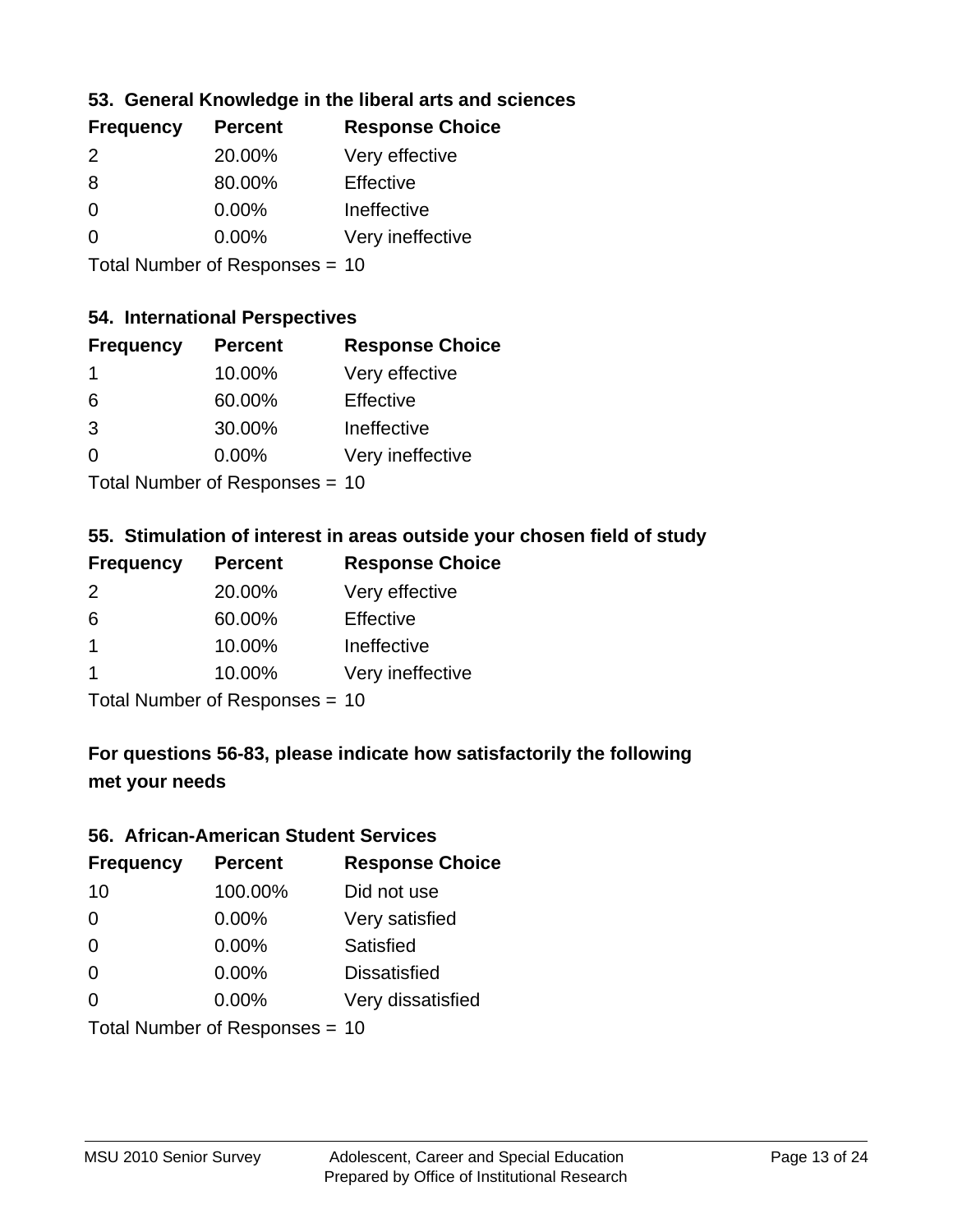### **57. Career Services Office**

| <b>Frequency</b> | <b>Percent</b> | <b>Response Choice</b> |
|------------------|----------------|------------------------|
| 10               | 100.00%        | Did not use            |
| 0                | 0.00%          | Very satisfied         |
| 0                | $0.00\%$       | Satisfied              |
| O                | 0.00%          | <b>Dissatisfied</b>    |
|                  | $0.00\%$       | Very dissatisfied      |
|                  |                |                        |

Total Number of Responses = 10

## **58. Counseling and Testing Center**

| <b>Frequency</b>          | <b>Percent</b> | <b>Response Choice</b> |
|---------------------------|----------------|------------------------|
| 6                         | 60.00%         | Did not use            |
| 3                         | 30.00%         | Very satisfied         |
| 1                         | 10.00%         | Satisfied              |
| ∩                         | 0.00%          | <b>Dissatisfied</b>    |
| 0                         | 0.00%          | Very dissatisfied      |
| Total Number of Desponses |                |                        |

Total Number of Responses = 10

#### **59. Cultural programming and activities**

| <b>Frequency</b> | <b>Percent</b>                 | <b>Response Choice</b> |
|------------------|--------------------------------|------------------------|
| 7                | 70.00%                         | Did not use            |
| -1               | 10.00%                         | Very satisfied         |
| 2                | 20.00%                         | Satisfied              |
| $\Omega$         | $0.00\%$                       | <b>Dissatisfied</b>    |
| $\Omega$         | $0.00\%$                       | Very dissatisfied      |
|                  | Total Number of Responses = 10 |                        |

### **60. E-study courses**

| <b>Frequency</b> | <b>Percent</b>                 | <b>Response Choice</b> |
|------------------|--------------------------------|------------------------|
| 4                | 40.00%                         | Did not use            |
| 5                | 50.00%                         | Very satisfied         |
| -1               | 10.00%                         | Satisfied              |
| $\Omega$         | 0.00%                          | <b>Dissatisfied</b>    |
| ∩                | $0.00\%$                       | Very dissatisfied      |
|                  | Total Number of Responses = 10 |                        |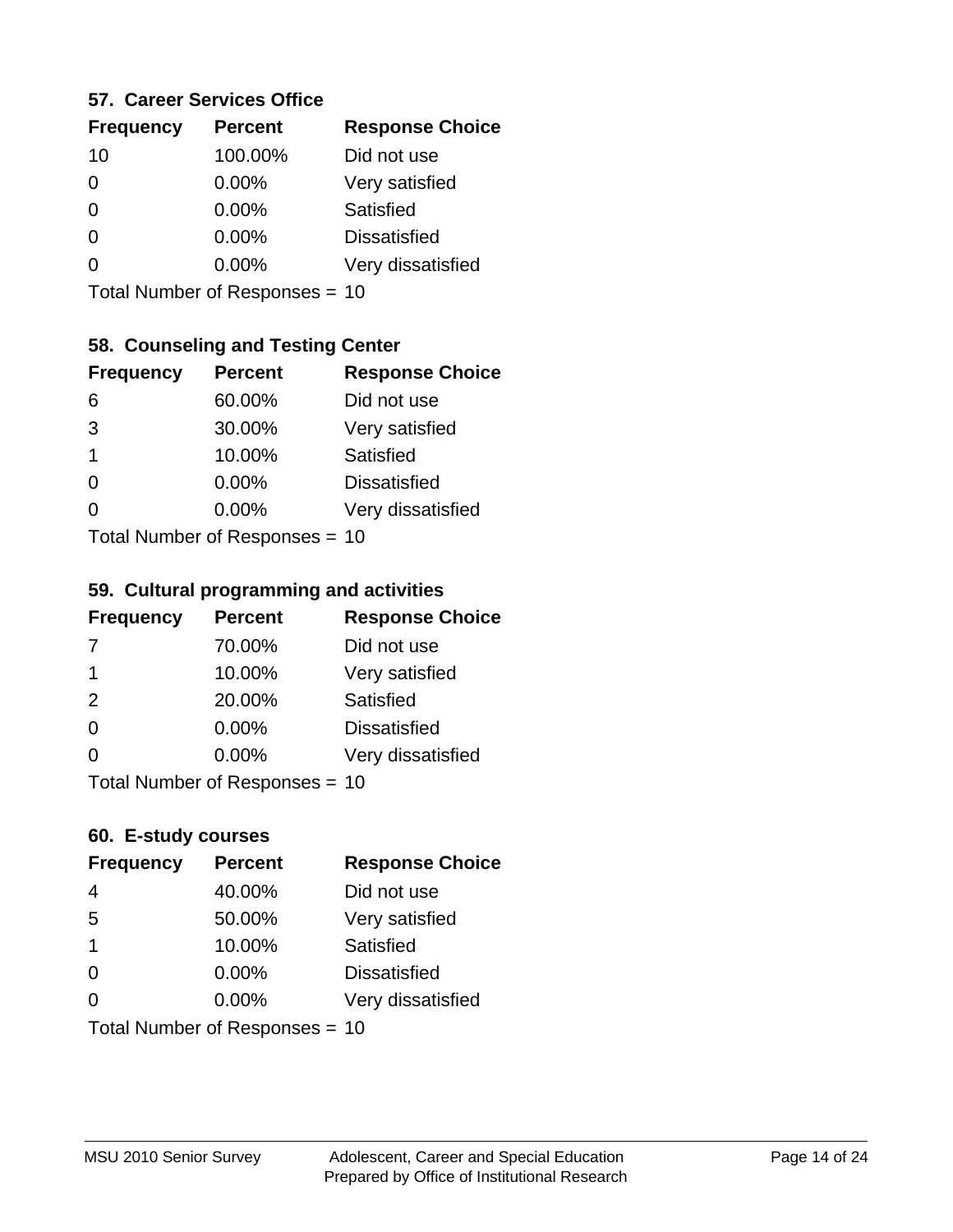#### **61. Food Services**

| <b>Frequency</b> | <b>Percent</b> | <b>Response Choice</b> |
|------------------|----------------|------------------------|
| 3                | 30.00%         | Did not use            |
| 3                | 30.00%         | Very satisfied         |
| 3                | 30.00%         | Satisfied              |
|                  | 10.00%         | <b>Dissatisfied</b>    |
| ∩                | 0.00%          | Very dissatisfied      |
|                  |                |                        |

Total Number of Responses = 10

## **62. Greek life and activities**

| <b>Frequency</b> | <b>Percent</b>                 | <b>Response Choice</b> |
|------------------|--------------------------------|------------------------|
| 8                | 80.00%                         | Did not use            |
| 1                | 10.00%                         | Very satisfied         |
| -1               | 10.00%                         | Satisfied              |
| $\Omega$         | $0.00\%$                       | <b>Dissatisfied</b>    |
| 0                | $0.00\%$                       | Very dissatisfied      |
|                  | Total Number of Responses = 10 |                        |

**63. Health Services**

| <b>Frequency</b> | <b>Percent</b>             | <b>Response Choice</b> |
|------------------|----------------------------|------------------------|
| 5                | 50.00%                     | Did not use            |
| 3                | 30.00%                     | Very satisfied         |
| $\overline{1}$   | 10.00%                     | <b>Satisfied</b>       |
| $\Omega$         | 0.00%                      | <b>Dissatisfied</b>    |
|                  | 10.00%                     | Very dissatisfied      |
|                  | Total Number of Deepersoon |                        |

Total Number of Responses = 10

## **64. Honor Societies/Departmental Clubs/Special Interest Organizations**

| <b>Frequency</b> | <b>Percent</b>                 | <b>Response Choice</b> |
|------------------|--------------------------------|------------------------|
| 3                | 30.00%                         | Did not use            |
| 3                | 30.00%                         | Very satisfied         |
| 3                | 30.00%                         | Satisfied              |
| -1               | 10.00%                         | <b>Dissatisfied</b>    |
| $\Omega$         | 0.00%                          | Very dissatisfied      |
|                  | Total Number of Responses = 10 |                        |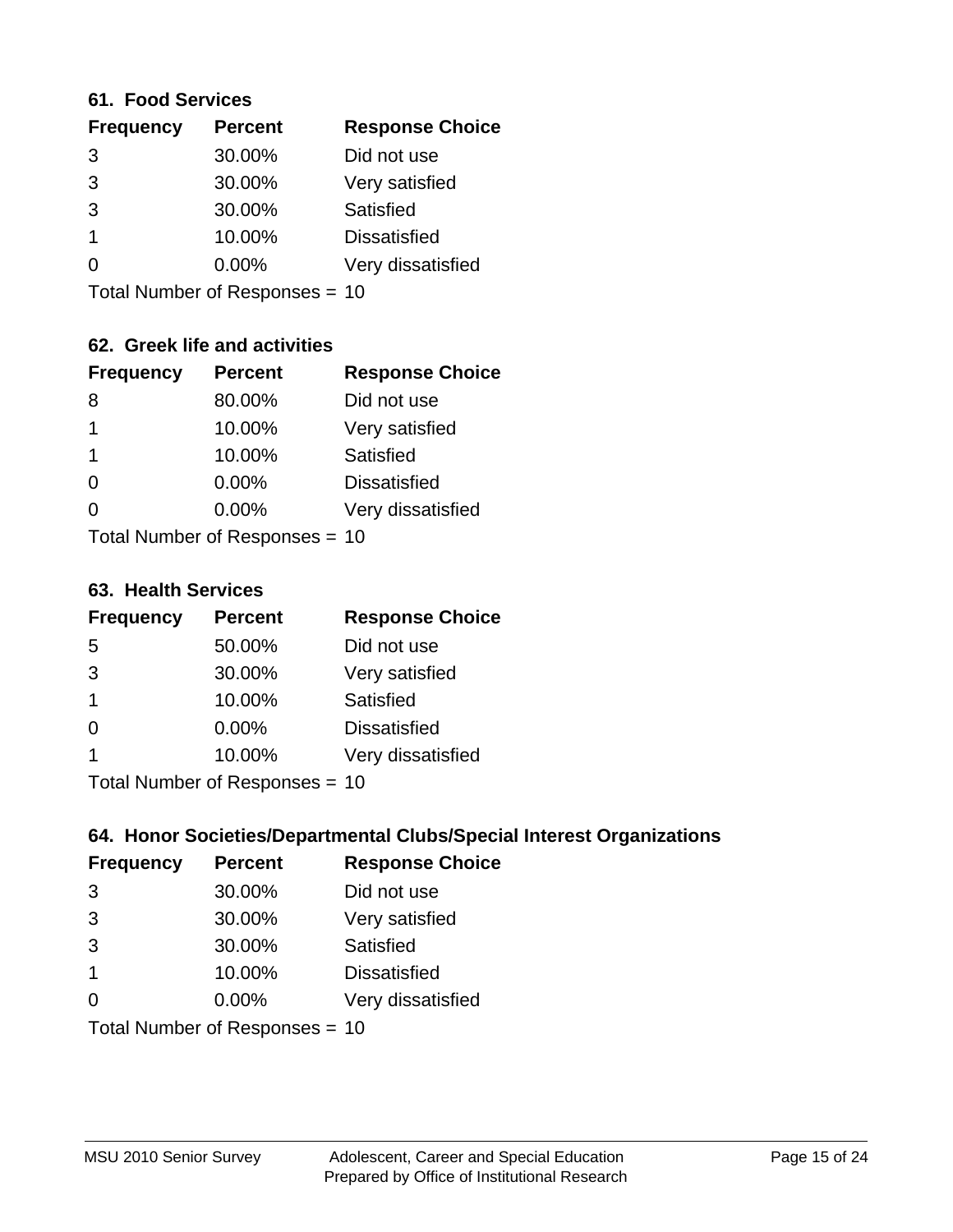### **65. International Programs and activities**

| <b>Frequency</b> | <b>Percent</b> | <b>Response Choice</b> |
|------------------|----------------|------------------------|
| 8                | 80.00%         | Did not use            |
| 0                | 0.00%          | Very satisfied         |
| 2                | 20.00%         | Satisfied              |
| O                | $0.00\%$       | <b>Dissatisfied</b>    |
|                  | $0.00\%$       | Very dissatisfied      |
|                  |                |                        |

Total Number of Responses = 10

## **66. International student support services**

| <b>Frequency</b> | <b>Percent</b>            | <b>Response Choice</b> |
|------------------|---------------------------|------------------------|
| 9                | 90.00%                    | Did not use            |
| 1                | 10.00%                    | Very satisfied         |
| $\Omega$         | $0.00\%$                  | Satisfied              |
| ∩                | 0.00%                     | <b>Dissatisfied</b>    |
| 0                | 0.00%                     | Very dissatisfied      |
|                  | Total Number of Desponses |                        |

Total Number of Responses = 10

#### **67. Intramural Sports and Recreation**

| <b>Frequency</b> | <b>Percent</b>                  | <b>Response Choice</b> |
|------------------|---------------------------------|------------------------|
| 6                | 60.00%                          | Did not use            |
| $\overline{1}$   | 10.00%                          | Very satisfied         |
| $\Omega$         | $0.00\%$                        | Satisfied              |
| 2                | 20.00%                          | <b>Dissatisfied</b>    |
| 1                | 10.00%                          | Very dissatisfied      |
|                  | $Total Number of Denonose = 10$ |                        |

Total Number of Responses = 10

## **68. Lowry Center/Community College**

| <b>Frequency</b> | <b>Percent</b>                 | <b>Response Choice</b> |
|------------------|--------------------------------|------------------------|
| 9                | 90.00%                         | Did not use            |
| -1               | 10.00%                         | Very satisfied         |
| $\Omega$         | 0.00%                          | Satisfied              |
| $\Omega$         | 0.00%                          | <b>Dissatisfied</b>    |
| ∩                | $0.00\%$                       | Very dissatisfied      |
|                  | Total Number of Responses = 10 |                        |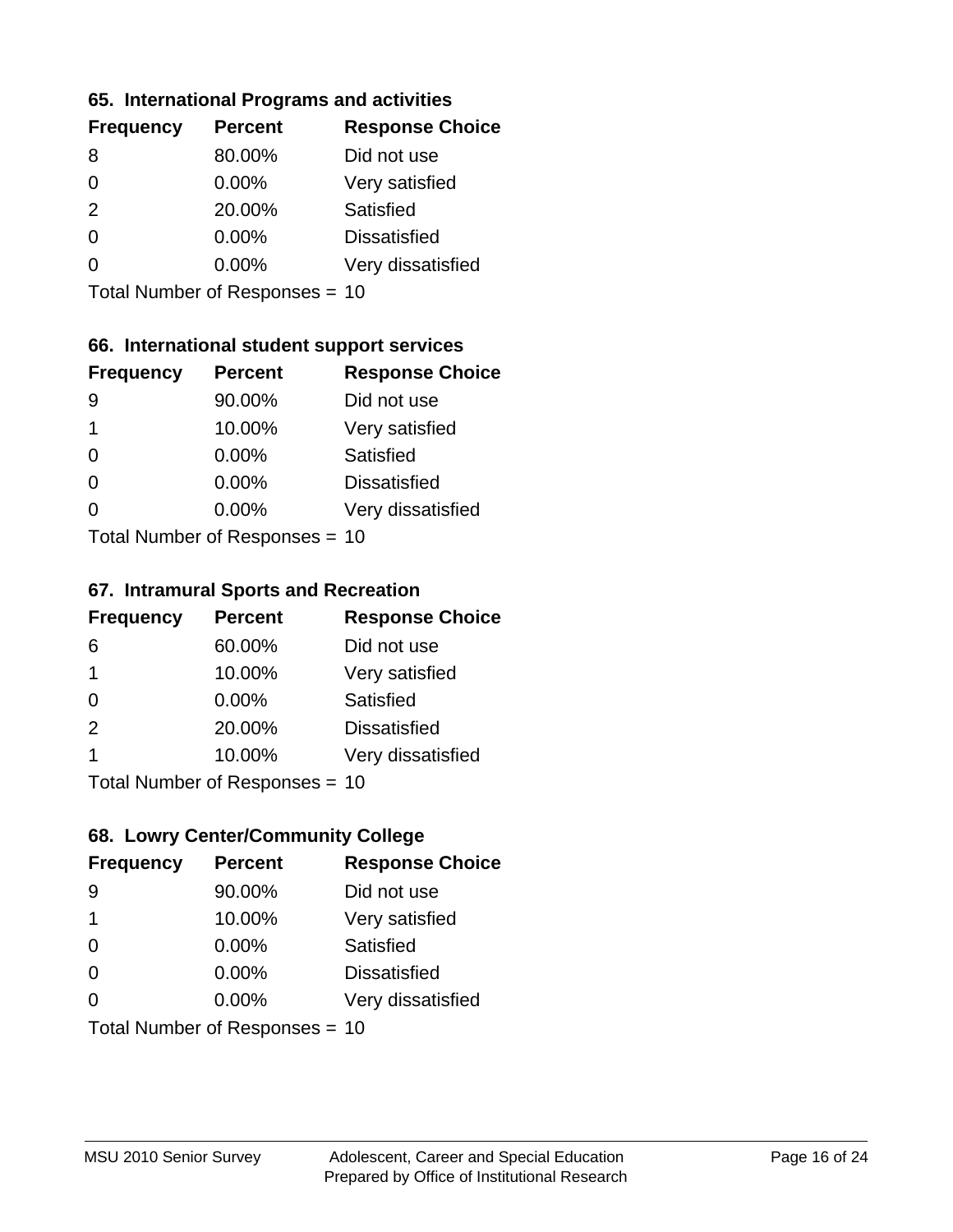## **69. Library**

| <b>Frequency</b> | <b>Percent</b> | <b>Response Choice</b> |
|------------------|----------------|------------------------|
|                  | 10.00%         | Did not use            |
| 5                | 50.00%         | Very satisfied         |
| 4                | 40.00%         | <b>Satisfied</b>       |
| 0                | 0.00%          | <b>Dissatisfied</b>    |
| O                | $0.00\%$       | Very dissatisfied      |
|                  |                |                        |

Total Number of Responses = 10

## **70. MAP Report**

| <b>Frequency</b> | <b>Percent</b>                 | <b>Response Choice</b> |
|------------------|--------------------------------|------------------------|
| 0                | 0.00%                          | Did not use            |
| $\overline{4}$   | 40.00%                         | Very satisfied         |
| 3                | 30.00%                         | Satisfied              |
| 3                | 30.00%                         | <b>Dissatisfied</b>    |
| 0                | $0.00\%$                       | Very dissatisfied      |
|                  | Total Number of Responses = 10 |                        |

#### **71. MSU Web site**

| <b>Frequency</b> | <b>Percent</b>                 | <b>Response Choice</b> |
|------------------|--------------------------------|------------------------|
| $\Omega$         | 0.00%                          | Did not use            |
| 9                | 90.00%                         | Very satisfied         |
| -1               | 10.00%                         | Satisfied              |
| $\Omega$         | 0.00%                          | <b>Dissatisfied</b>    |
| ∩                | 0.00%                          | Very dissatisfied      |
|                  | Total Number of Responses = 10 |                        |

# **72. NCAA Sports**

| <b>Frequency</b> | <b>Percent</b>                 | <b>Response Choice</b> |
|------------------|--------------------------------|------------------------|
| 5                | 50.00%                         | Did not use            |
| -1               | 10.00%                         | Very satisfied         |
| $\overline{4}$   | 40.00%                         | Satisfied              |
| $\Omega$         | $0.00\%$                       | <b>Dissatisfied</b>    |
| $\Omega$         | 0.00%                          | Very dissatisfied      |
|                  | Total Number of Responses = 10 |                        |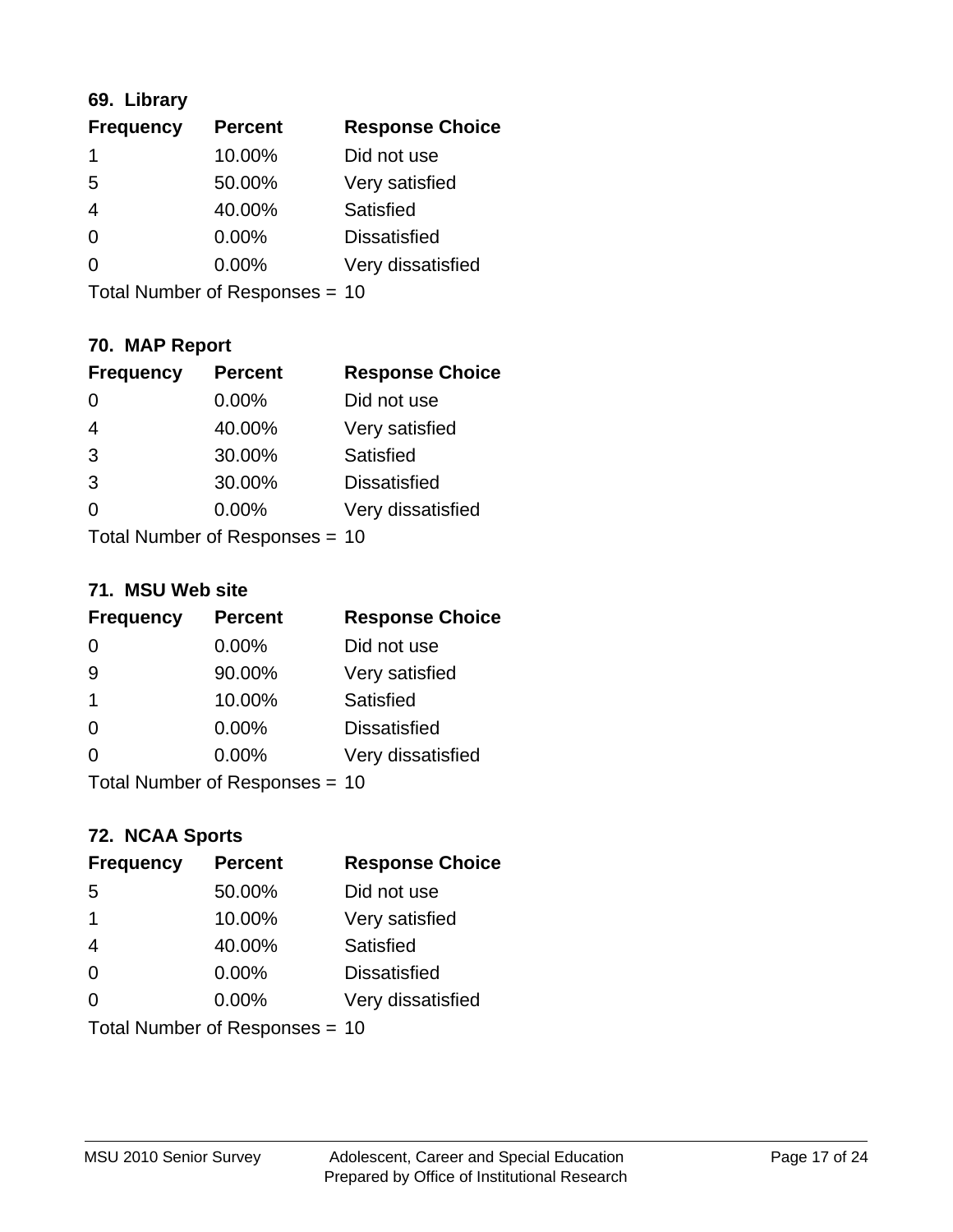### **73. Online courses that are not e-study**

Total Number of Responses = 10

## **74. Racer Touch Registration**

| <b>Frequency</b>          | <b>Percent</b> | <b>Response Choice</b> |
|---------------------------|----------------|------------------------|
| 0                         | 0.00%          | Did not use            |
| 2                         | 20.00%         | Very satisfied         |
| 5                         | 50.00%         | <b>Satisfied</b>       |
| 3                         | 30.00%         | <b>Dissatisfied</b>    |
| 0                         | $0.00\%$       | Very dissatisfied      |
| Total Number of DoEROR 0. |                |                        |

Total Number of Responses = 10

## **75. Residential College programming and activities**

| <b>Frequency</b>                | <b>Percent</b> | <b>Response Choice</b> |
|---------------------------------|----------------|------------------------|
| 3                               | 30.00%         | Did not use            |
| 3                               | 30.00%         | Very satisfied         |
| $\overline{4}$                  | 40.00%         | Satisfied              |
| $\Omega$                        | 0.00%          | <b>Dissatisfied</b>    |
| $\Omega$                        | 0.00%          | Very dissatisfied      |
| $Total$ Number of Despasses $-$ |                |                        |

Total Number of Responses = 10

### **76. Scholarships/grants/student employment**

| <b>Frequency</b>               | <b>Percent</b> | <b>Response Choice</b> |
|--------------------------------|----------------|------------------------|
| 3                              | 30.00%         | Did not use            |
| $\overline{4}$                 | 40.00%         | Very satisfied         |
| 2                              | 20.00%         | Satisfied              |
| $\mathbf 1$                    | 10.00%         | <b>Dissatisfied</b>    |
| $\Omega$                       | 0.00%          | Very dissatisfied      |
| Total Number of Responses = 10 |                |                        |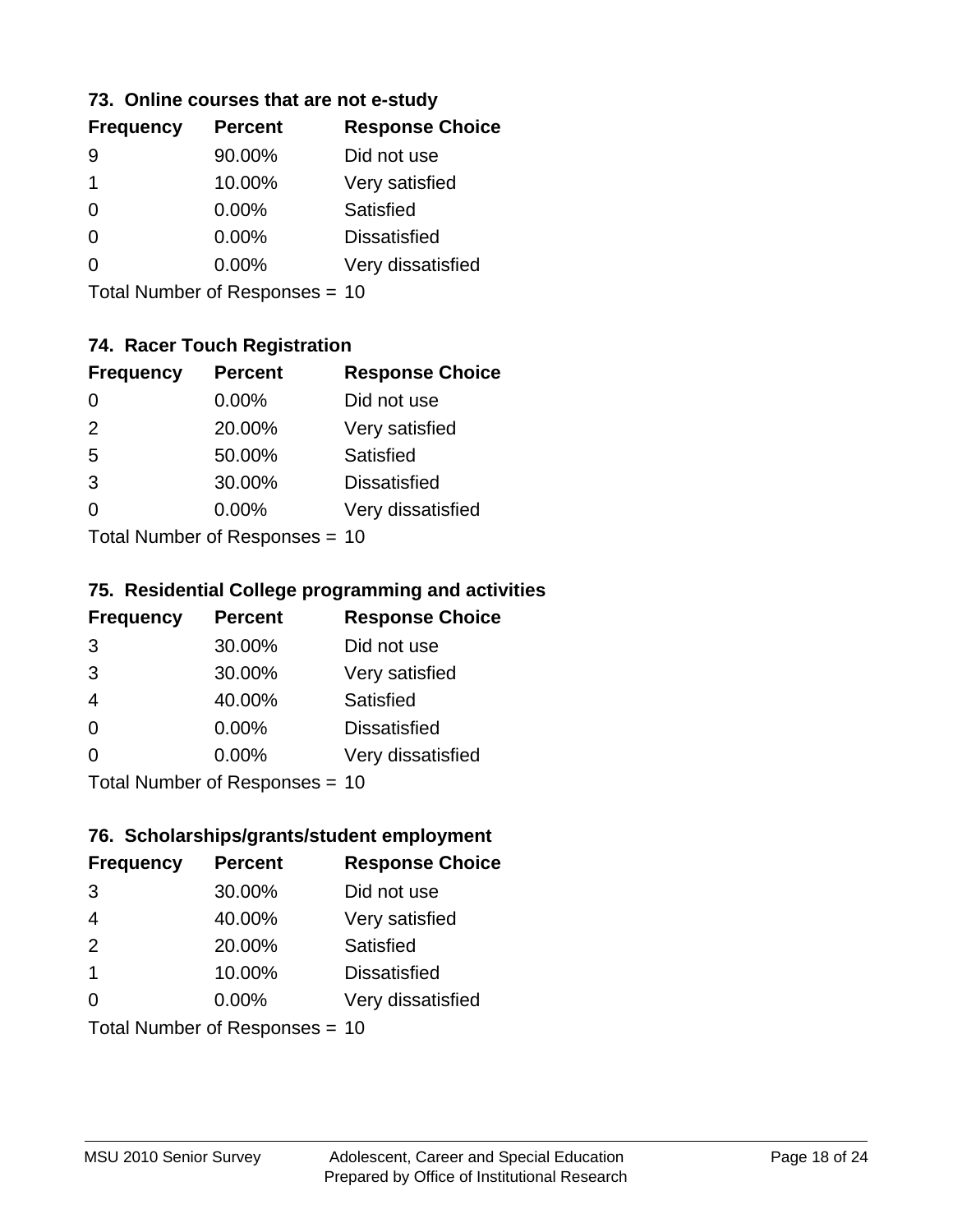### **77. Security Services**

| <b>Percent</b> | <b>Response Choice</b> |
|----------------|------------------------|
| 50.00%         | Did not use            |
| 20.00%         | Very satisfied         |
| 30.00%         | Satisfied              |
| 0.00%          | <b>Dissatisfied</b>    |
| $0.00\%$       | Very dissatisfied      |
|                |                        |

Total Number of Responses = 10

## **78. Services for non-traditional students**

| <b>Frequency</b>           | <b>Percent</b> | <b>Response Choice</b> |
|----------------------------|----------------|------------------------|
| 9                          | 90.00%         | Did not use            |
| 1                          | 10.00%         | Very satisfied         |
| $\Omega$                   | $0.00\%$       | Satisfied              |
| $\Omega$                   | 0.00%          | <b>Dissatisfied</b>    |
| 0                          | 0.00%          | Very dissatisfied      |
| Total Number of Deepersoon |                |                        |

Total Number of Responses = 10

### **79. Student Support Services (Trio)**

| <b>Frequency</b>                | <b>Percent</b> | <b>Response Choice</b> |
|---------------------------------|----------------|------------------------|
| 10                              | 100.00%        | Did not use            |
| $\Omega$                        | $0.00\%$       | Very satisfied         |
| $\Omega$                        | $0.00\%$       | Satisfied              |
| $\Omega$                        | 0.00%          | <b>Dissatisfied</b>    |
| $\Omega$                        | 0.00%          | Very dissatisfied      |
| $Total Number of Denonose = 10$ |                |                        |

Total Number of Responses = 10

### **80. Student PIN System**

| <b>Frequency</b>               | <b>Percent</b> | <b>Response Choice</b> |
|--------------------------------|----------------|------------------------|
| 0                              | 0.00%          | Did not use            |
| 6                              | 60.00%         | Very satisfied         |
| $\overline{4}$                 | 40.00%         | Satisfied              |
| $\Omega$                       | 0.00%          | <b>Dissatisfied</b>    |
| 0                              | $0.00\%$       | Very dissatisfied      |
| Total Number of Responses = 10 |                |                        |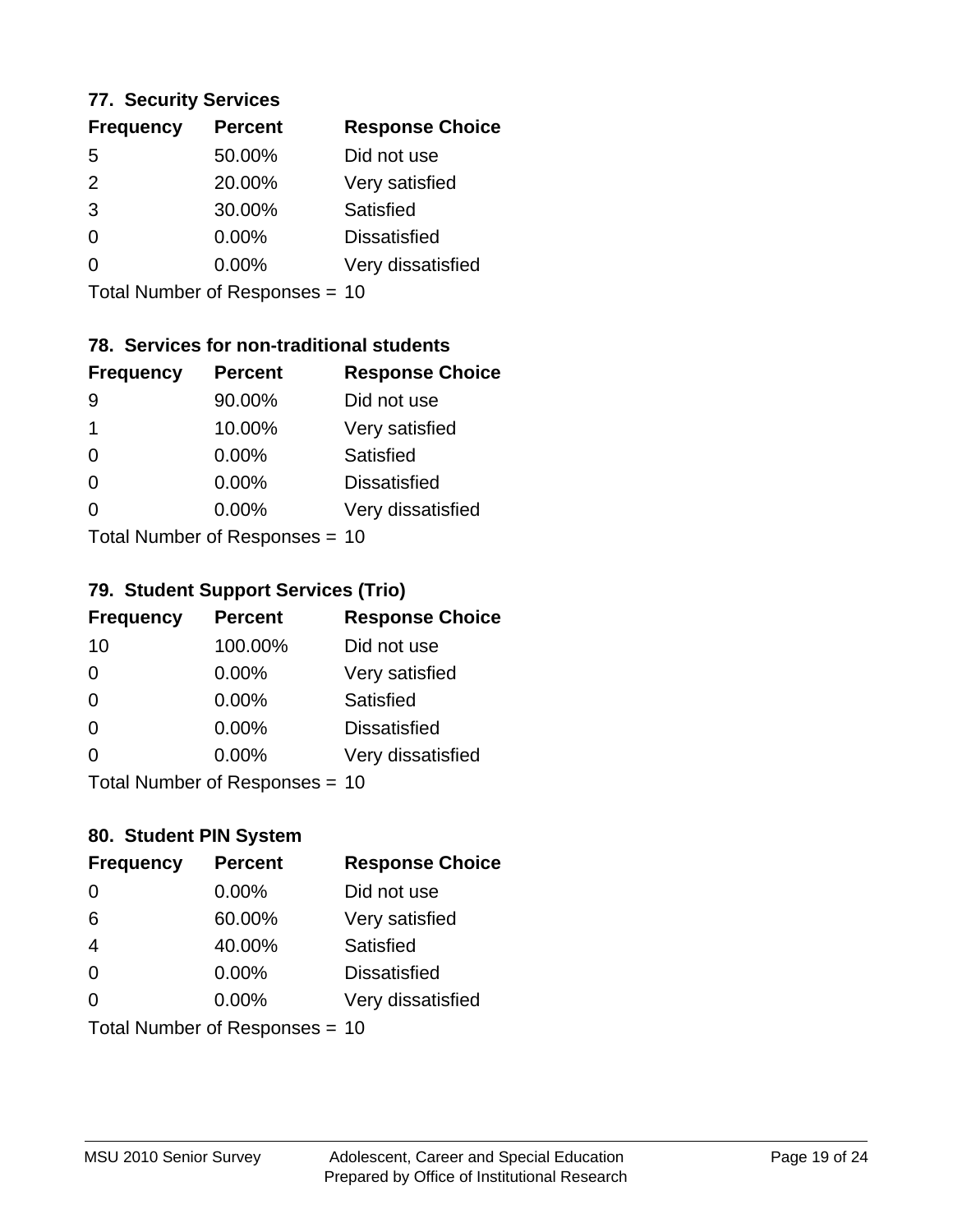## **81. Student Records/Transcript Services**

| <b>Percent</b> | <b>Response Choice</b> |
|----------------|------------------------|
| 10.00%         | Did not use            |
| 30.00%         | Very satisfied         |
| 40.00%         | Satisfied              |
| 20.00%         | <b>Dissatisfied</b>    |
| $0.00\%$       | Very dissatisfied      |
|                |                        |

Total Number of Responses = 10

## **82. Computer and Internet access for study and research needs**

| <b>Frequency</b>           | <b>Percent</b> | <b>Response Choice</b> |
|----------------------------|----------------|------------------------|
| 1                          | 10.00%         | Did not use            |
| 6                          | 60.00%         | Very satisfied         |
| 3                          | 30.00%         | Satisfied              |
| $\Omega$                   | 0.00%          | <b>Dissatisfied</b>    |
| ∩                          | 0.00%          | Very dissatisfied      |
| Tatal Number of Desperance |                |                        |

Total Number of Responses = 10

#### **83. Women's Center**

| <b>Frequency</b>          | <b>Percent</b> | <b>Response Choice</b> |
|---------------------------|----------------|------------------------|
| 9                         | 90.00%         | Did not use            |
| $\Omega$                  | 0.00%          | Very satisfied         |
| -1                        | 10.00%         | Satisfied              |
| $\Omega$                  | 0.00%          | <b>Dissatisfied</b>    |
| ∩                         | 0.00%          | Very dissatisfied      |
| Total Number of Deepersee |                |                        |

Total Number of Responses = 10

## **84. To what extent did you participate in Residential College activities?**

| <b>Frequency</b>               | <b>Percent</b> | <b>Response Choice</b> |
|--------------------------------|----------------|------------------------|
| -5                             | 50.00%         | Did not participate    |
| $\mathcal{P}$                  | 20.00%         | Frequently             |
| 3                              | 30.00%         | Occasionally           |
| ∩                              | 0.00%          | Seldom                 |
| Total Number of Responses = 10 |                |                        |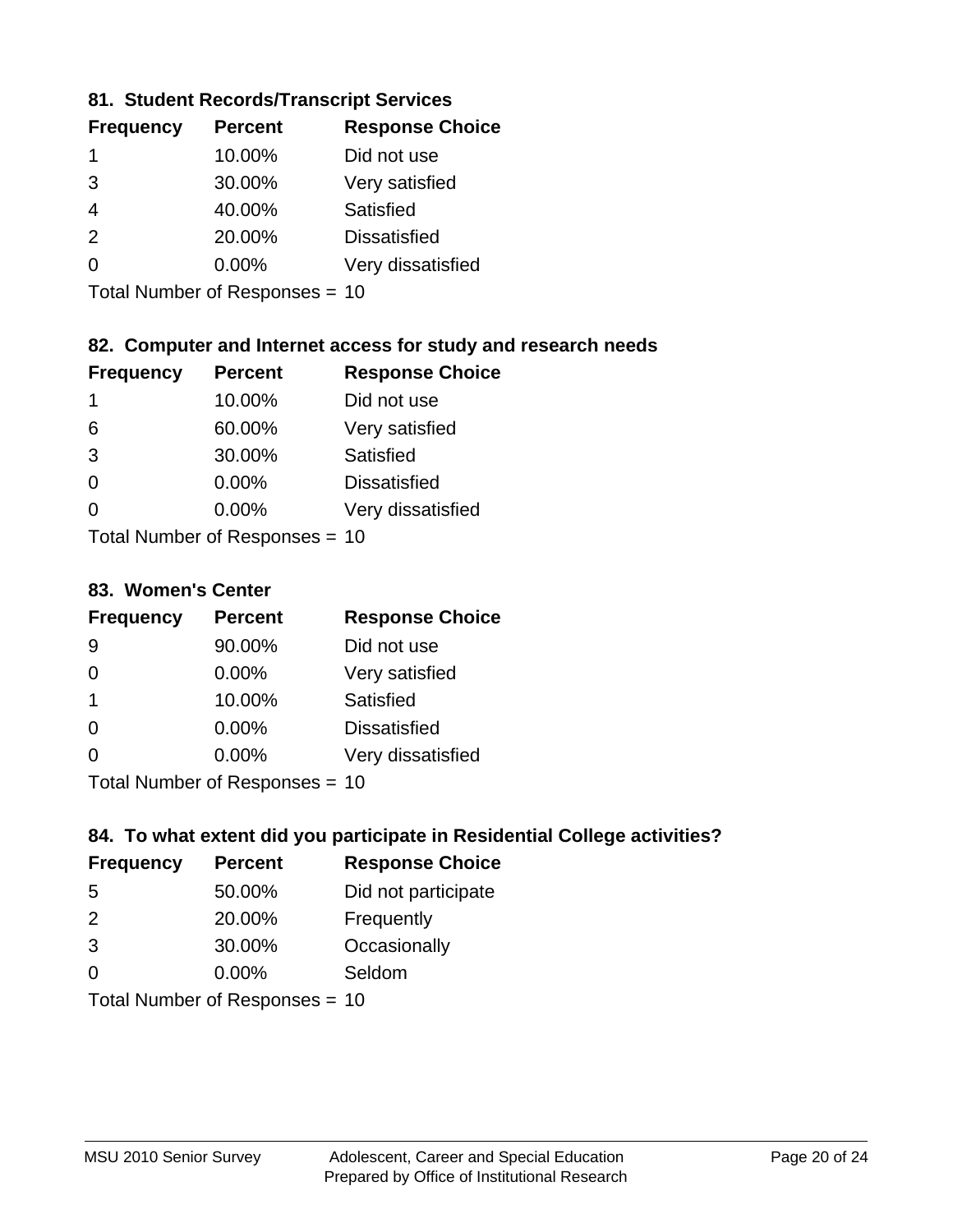| <b>Frequency</b> | <b>Percent</b> | <b>Response Choice</b>                 |
|------------------|----------------|----------------------------------------|
| 3                | 30.00%         | Not familiar with Residential Colleges |
|                  | 10.00%         | Very positive                          |
| -6               | 60.00%         | <b>Positive</b>                        |
| $\overline{0}$   | 0.00%          | <b>Negative</b>                        |
| -0               | $0.00\%$       | Very negative                          |
|                  |                |                                        |

**85. Which phrase best describes your opinion of Residential Colleges?**

Total Number of Responses = 10

### **Questions 86-95**

**University Graduate." Please indicate how effective your MSU experience was in The University has formulated ten desired "Characteristics of the Murray State enhancing your abilities in each area.**

**86. Engage in mature, independent and creative thought and express that thought effectively in oral and written communication;**

| <b>Percent</b> | <b>Response Choice</b> |
|----------------|------------------------|
| 30.00%         | Very effective         |
| 60.00%         | Effective              |
| 10.00%         | Ineffective            |
| $0.00\%$       | Very ineffective       |
|                |                        |

Total Number of Responses = 10

**87. Understand and apply the critical and scientific methodologies that** 

**academic disciplines employ to discover knowledge and ascertain its validity;**

| <b>Frequency</b> | <b>Percent</b> | <b>Response Choice</b> |
|------------------|----------------|------------------------|
| $\mathcal{P}$    | 20.00%         | Very effective         |
| 6                | 60.00%         | Effective              |
| 2                | 20.00%         | Ineffective            |
| $\Omega$         | 0.00%          | Very ineffective       |
|                  |                |                        |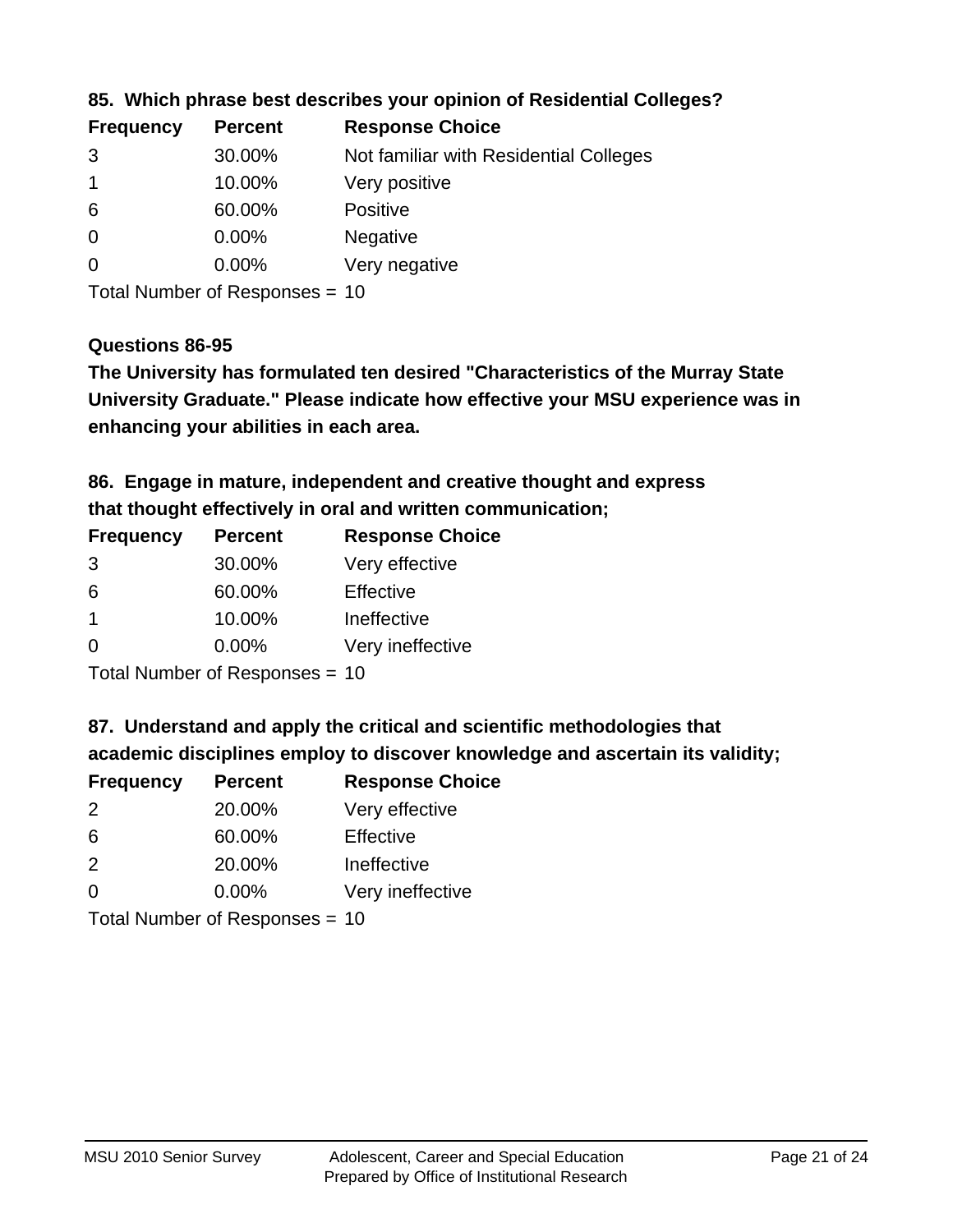#### **88. Apply sound standards of information gathering, analysis and evaluation to reach logical decisions;**

| Craigaton to reach logical accionolis, |                |                        |
|----------------------------------------|----------------|------------------------|
| <b>Frequency</b>                       | <b>Percent</b> | <b>Response Choice</b> |
| 3                                      | 30.00%         | Very effective         |
| 7                                      | 70.00%         | Effective              |
| 0                                      | 0.00%          | Ineffective            |
| 0                                      | 0.00%          | Very ineffective       |

Total Number of Responses = 10

# **89. Understand the roles and applications of science and technology in the solution of the problems of a changing world;**

| <b>Frequency</b> | <b>Percent</b> | <b>Response Choice</b> |
|------------------|----------------|------------------------|
| 2                | 20.00%         | Very effective         |
| 8                | 80.00%         | Effective              |
| $\Omega$         | 0.00%          | Ineffective            |
| $\Omega$         | 0.00%          | Very ineffective       |
|                  |                |                        |

Total Number of Responses = 10

# **90. Demonstrate a critical understanding of the world's historical, literary, philosophical, and artistic traditions;**

| <b>Frequency</b> | <b>Percent</b> | <b>Response Choice</b> |
|------------------|----------------|------------------------|
| 4                | 40.00%         | Very effective         |
| 3                | 30.00%         | Effective              |
| 3                | 30.00%         | Ineffective            |
| ∩                | 0.00%          | Very ineffective       |
|                  |                |                        |

Total Number of Responses = 10

# **91. Understand the dynamics of cultural diversity, of competing economic and political systems, and of complex moral and ethical issues;**

| <b>Frequency</b> | <b>Percent</b>                 | <b>Response Choice</b> |
|------------------|--------------------------------|------------------------|
| 3                | 30.00%                         | Very effective         |
| 5                | 50.00%                         | Effective              |
| $\mathcal{P}$    | 20.00%                         | Ineffective            |
| $\Omega$         | $0.00\%$                       | Very ineffective       |
|                  | Total Number of Responses = 10 |                        |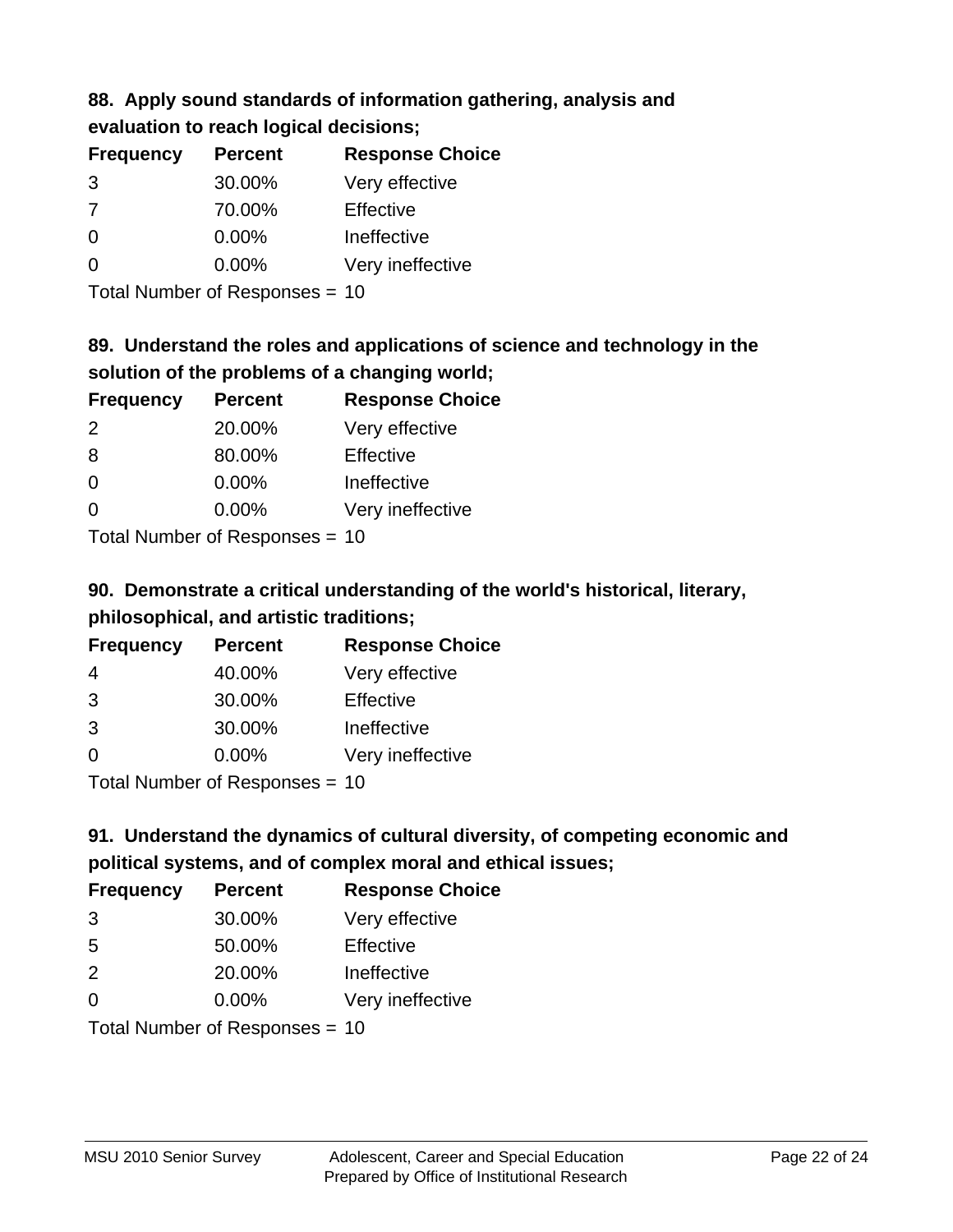## **92. Understand the nature of and engage in ethical behavior and**

## **responsible citizenship;**

| <b>Frequency</b> | <b>Percent</b> | <b>Response Choice</b> |
|------------------|----------------|------------------------|
|                  | 40.00%         | Very effective         |
| 6                | 60.00%         | Effective              |
| 0                | $0.00\%$       | Ineffective            |
| O                | $0.00\%$       | Very ineffective       |
|                  |                |                        |

Total Number of Responses = 10

# **93. Understand the importance of the behaviors necessary to maintain a healthy lifestyle;**

| <b>Frequency</b> | <b>Percent</b>                                                                                                 | <b>Response Choice</b> |
|------------------|----------------------------------------------------------------------------------------------------------------|------------------------|
| 3                | 30.00%                                                                                                         | Very effective         |
| 7                | 70.00%                                                                                                         | Effective              |
| $\Omega$         | 0.00%                                                                                                          | Ineffective            |
| $\Omega$         | 0.00%                                                                                                          | Very ineffective       |
|                  | The INDIAN Contract Contract in the Contract of Contract of Contract of Contract of Contract of Contract of Co |                        |

Total Number of Responses = 10

## **94. Demonstrate mastery of a chosen field of study; and**

| <b>Frequency</b> | <b>Percent</b> | <b>Response Choice</b> |
|------------------|----------------|------------------------|
| 5                | 50.00%         | Very effective         |
| 5                | 50.00%         | Effective              |
| $\Omega$         | 0.00%          | Ineffective            |
| $\Omega$         | 0.00%          | Very ineffective       |
|                  |                |                        |

Total Number of Responses = 10

## **95. Value intellectual pursuit and continuous learning in a changing world.**

| <b>Frequency</b> | <b>Percent</b>               | <b>Response Choice</b> |
|------------------|------------------------------|------------------------|
| 6                | 60.00%                       | Very effective         |
| 4                | 40.00%                       | Effective              |
| $\Omega$         | 0.00%                        | Ineffective            |
| $\Omega$         | 0.00%                        | Very ineffective       |
|                  | $Total Number of Denonone -$ |                        |